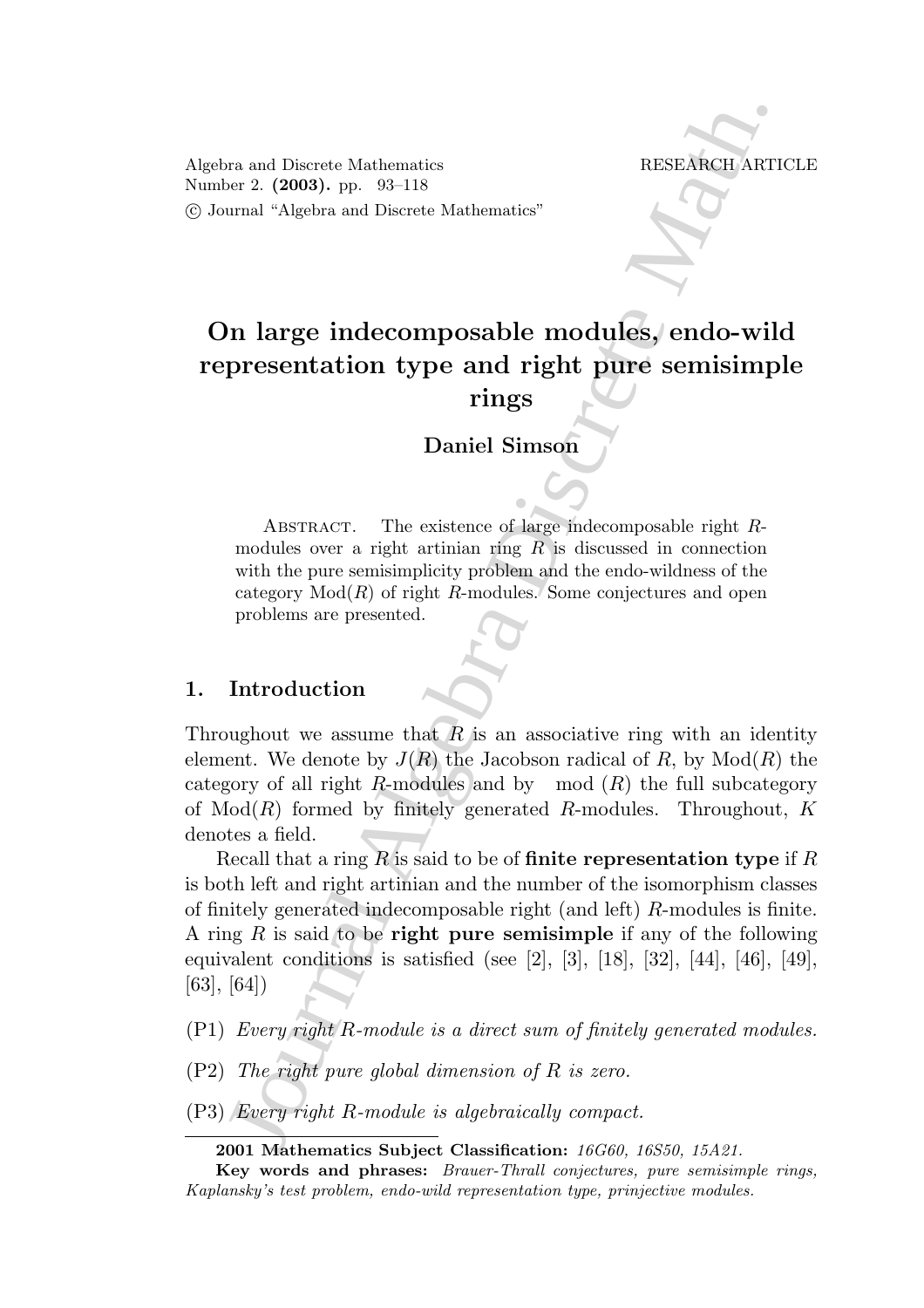(P4) The ring R is right artinian and for any sequence

$$
X_1 \stackrel{f_1}{\to} X_2 \to \cdots \to X_m \stackrel{f_m}{\to} X_{m+1} \to \cdots
$$

of indecomposable modules  $X_1, X_2, \ldots$  in mod  $(R)$  connected by non-isomorphisms  $f_1, f_2, \ldots$  there exists  $m \geq 2$  such that

$$
f_m f_{m-1} \cdots f_2 f_1 = 0.
$$

It is shown by Auslander [3] that if R is a finite dimensional K-algebra then R is right pure semisimple if and only if R is of finite representation type. Moreover, it was shown in [3] that if R is not right pure semisimple then there exits an indecomposable module in  $Mod(R)$  of infinite length.

LARGE INDECOMPOSABLE MODULES<br> *gR* is right artinian and for any sequence<br>  $X_1 \xrightarrow{f_1} X_2 \rightarrow \cdots \rightarrow X_m \xrightarrow{f_m} X_{m+1} \rightarrow \cdots$ <br>
composable modules  $X_1, X_2, \ldots$ , in mod (*R*) connected by<br>
morphisms  $f_1, f_2, \ldots$  there exists  $m \$ One of the aims of this note is to discuss a connection between the right pure semisimplicity of a right artinian ring  $R$  and the existence of an indecomposable R-module  $X_N$  of cadinality  $\geqslant \aleph$ , for any arbitrarily large cardinal number  $\aleph$ . We conjecture in Section 2 that if R is right artinian and  $R$  is not right pure semisimple then there exist arbitrarily large indecomposable R-modules, that is, for each infinite cardinal number  $\lambda$ , there exists an indecomposable module in  $Mod(R)$  of cardinality  $\geq \lambda$  (see Conjecture  $1_{\infty}$  and Conjecture  $2_{\infty}$  presented in Section 2 in relation with the Brauer-Thrall conjectures). It follows from Theorem 2.8 that this is the case for a large class of finite dimensional  $K$ -algebras  $R$ . In connection to this problems we also discuss the endo-wild representation type [59] and the endomorphism ring realisation problem studied by Corner in [8], [9], [10] (see also [21], [22], [59]). We collect in Section 2 several facts related with the existence of large indecomposable modules and we formulate some open problems on right pure semisimple rings. In Section 3 the existence of large indecomposable prinjective modules is discussed. In Section 4 we briefly outline some difficulties in solving the pure semisimplicity problem in relation to the product conjecture.

# 2. Large indecomposable modules over non pure semisimple rings

For the reader's convenience, we start this section by recalling various characterisations of right pure semisimple rings.

**Theorem 2.1.** Let  $R$  be a right artinian ring. The following conditions are equivalent.

- (a)  $R$  is right pure semisimple.
- (b) Every indecomposable right R-module is of finite length.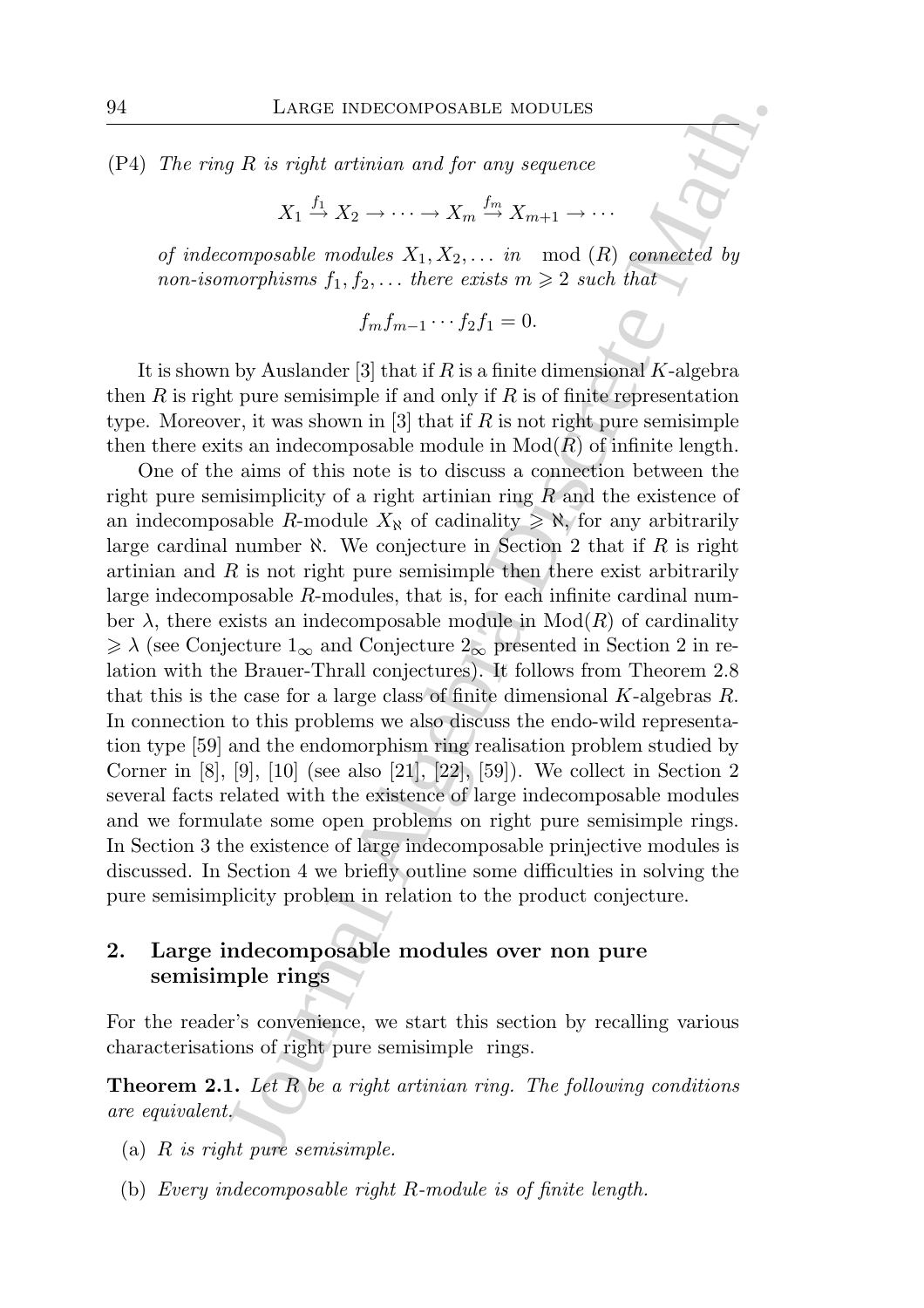- (c) Every (algebraically compact) right R-module is a direct sum of indecomposable modules.
- (d) There exists a cardinal number  $\lambda$  such that every (algebraically compact) right R-module is a direct sum of modules generated by a set of cardinality at most  $\lambda$ .
- (e) There exists a module U in  $Mod(R)$  such that every algebraically compact right R-module is a direct summand of a direct sum of copies of U.
- (f) Every right R-module is a direct sum of modules that are pureinjective or pure-projective.
- (g) Every right R-module is a direct sum of modules that are pureinjective or countably generated.

15. SIMSON<br>
Devery (algebraically compact) right R-module is a direct sure indecomposable modules.<br>
There exists a cardinal number  $\lambda$  such that every (algebraic<br>
compact) right R-module is a direct sum of modules equent Proof. The equivalence of (a) and (b) is proved in [3]. The equivalence of (a) and (c) is proved in  $[62, Corollary 2]$ , the equivalence of  $(a)$ ,  $(c)$  and (d) is proved in [23, Proposition 10.7], [47, Theorem 1.9], [48, Theorem 1.3] (see also [24, Theorem 3.4]). Finally, the equivalence of (a) and (e) follows from [47, Theorem 1.9], but the equivalence of (a), (f) and (g) is proved in [24, Theorem 3.2].  $\Box$ 

The following characterisation given by Shelah [41] shows that a ring R is right pure semisimple if and only if the Kaplansky's Test Problems for right R-modules have a positive solution (see also [17, Theorem 6]).

**Theorem 2.2.** Let R be an associative ring with an identity element. The following conditions are equivalent.

- (a) The ring R is not right pure semisimple.
- (b) There is a pair  $M$ ,  $N$  of non-isomorphic right R-modules such that M is isomorphic to a direct summand of N and N is isomorphic to a direct summand of M.
- (c) There is a pair  $M$ ,  $N$  of non-isomorphic right R-modules such that the modules  $M \oplus M$  and  $N \oplus N$  are isomorphic.
- (d) There exists a right module U in  $Mod(R)$  such that, for some  $r \geq 2$ .  $U^m \cong U^n$  if and only if  $m \equiv n (mod\; r)$ , where  $U^j$  means the direct sum of j copies of U. $\Box$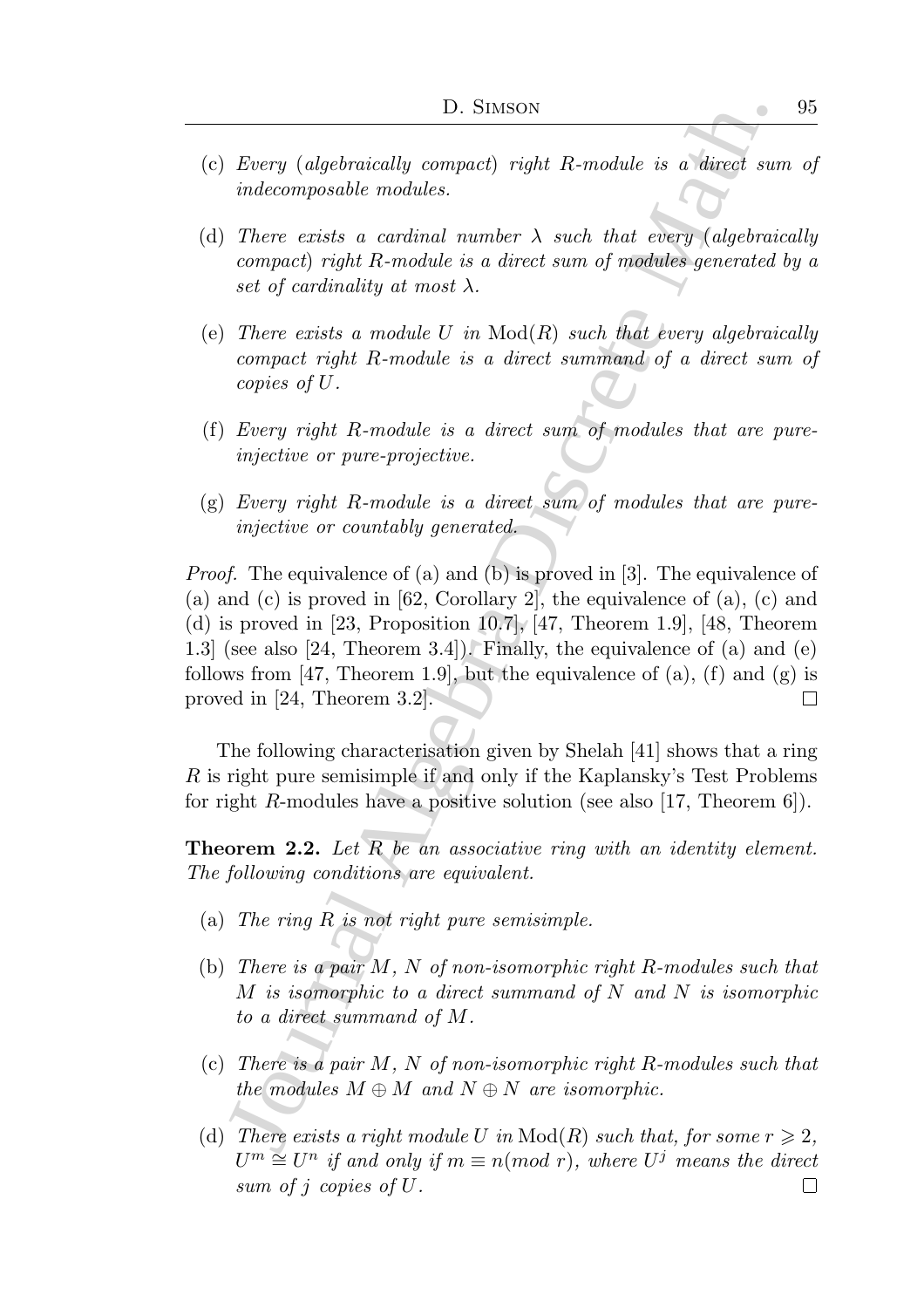At the origin of the recent developments of representation theory of finite dimensional algebras are the following two conjectures attributed to Brauer and Thrall.

Conjecture 1. A finite dimensional K-algebra is either representationfinite, or there exist indecomposable modules with arbitrarily large dimension.

**Conjecture 2.** A finite dimensional algebra over an infinite field  $K$  is either representation-finite, or there exists an infinite sequence of numbers  $d_i \in \mathbb{N}$  such that, for each i, there exists an infinite number of non-isomorphic indecomposable modules of dimension  $d_i$ .

Both of these statements has now be shown to hold true, whenever the field  $K$  is algebraically closed. Moreover, the first one also holds true for artin algebras (see [2]).

In [2], Auslander has proved a kind of the Conjecture 1 for artinian rings, by showing that an artinian ring is either of finite representation type, or there exist finitely generated indecomposable right R-modules with arbitrarily large length.

In [36, p. 272], Ringel has shown that the obvious generalisation of the Conjecture 2 for artinian PI rings does not hold. He constructs in [36, 7.5] a hereditary artinian PI ring R such that, for each positive integer n, the number of indecomposable right R-modules of length  $n$  is equal to 1 or 2. The ring  $R$  is of the form

$$
R_M = \begin{pmatrix} F & F M_G \\ 0 & G \end{pmatrix}, \tag{2.3}
$$

where F, G are isomorphic division rings and  $<sub>F</sub>M<sub>G</sub>$  is a non-simple F-</sub> G-bimodule such that  $\dim_F M = 2$  and  $\dim M_G = 2$ . It is easy to see that the ring  $R_M$  constructed in [36, 7.5] is not right pure semisimple.

LARGE INDECOMPOSABLE MODULES<br>
gin of the recent developments of representation theory of<br>
onal algebra are the following two conjectures attributed<br>
1 Thrall<br>
1 Thrall<br>
1 A finite dimensional K-algebra is either represent In [54], the author describes a method of construction of a ring of the form  $R_M$  such that  $R_M$  is right pure semisimple (not a PI ring), the bimodule  $\epsilon_{F} M_G$  is simple, dim $\epsilon_{F} M = \infty$ , dim  $M_G = 1$ ,  $R_M$  has two nonisomorphic simple right modules and, for each positive integer  $n \geq 2$ , the number of indecomposable right  $R_M$ -modules of length n is equal to 0 or 1.

Since a finite dimensional algebra  $R$  is right pure semisimple if and only if  $R$  is of finite representation type, then the Brauer-Thrall conjectures, the results in [6] and the observations above suggest the following two conjectures.

**Conjecture**  $1_{\infty}$ . A right artinian (or right noetherian) ring R is either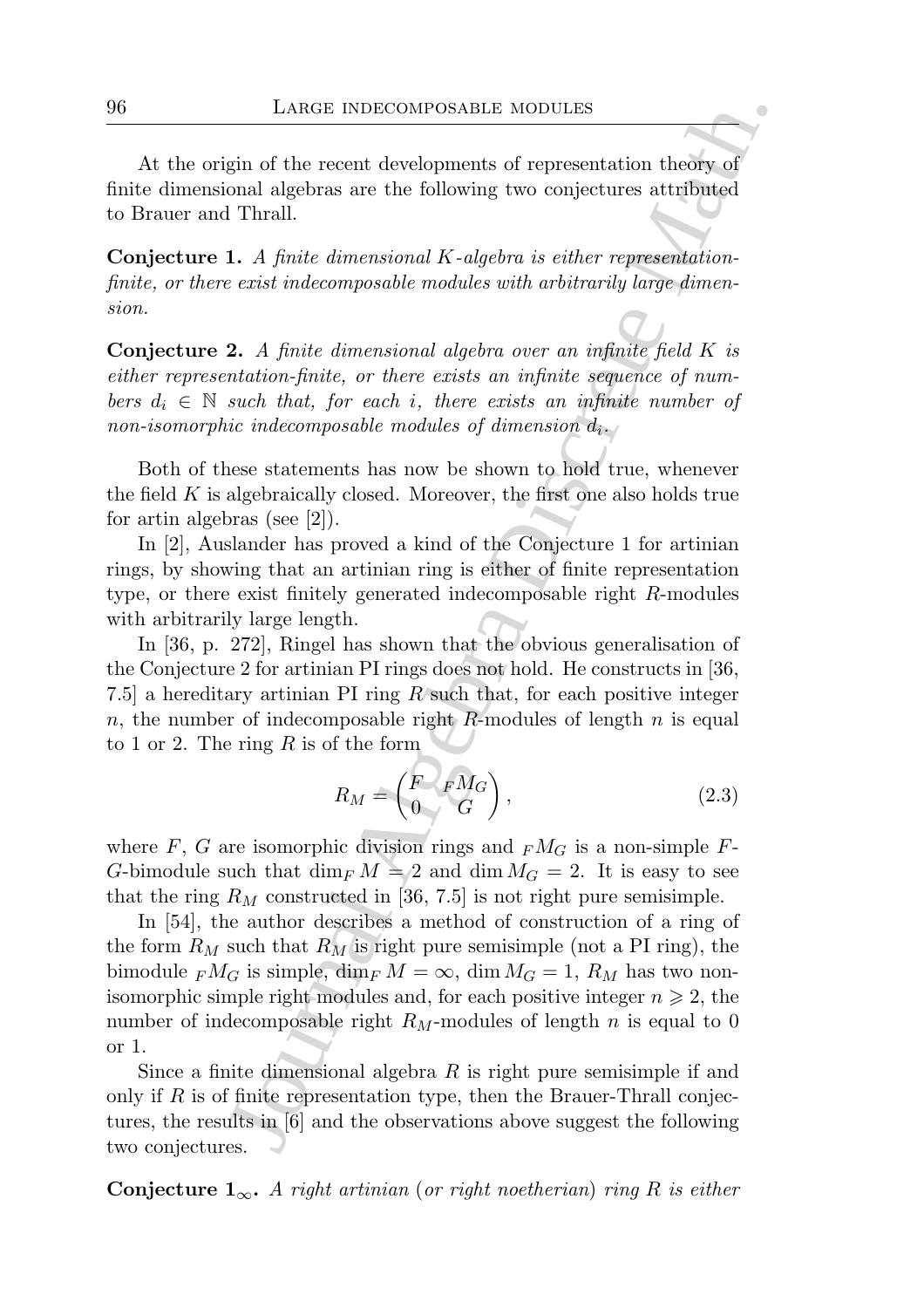right pure semisimple or else, for each infinite cardinal  $\lambda$ , there exists an indecomposable R-module of cardinality  $\geq \lambda$ .

**Conjecture 2**<sub>∞</sub>. A right artinian (or right noetherian) ring R is either right pure semisimple or else, there exists an infinite sequence  $\lambda_1 < \lambda_2 <$  $\ldots < \lambda_n < \ldots$  of infinite cardinal numbers such that, for each n, the set of the isomorphism classes of the indecomposable right R-modules of cardinality  $\lambda_n$  has the cardinality strictly greater than  $\lambda_n$ .

Since every indecomposable pure-projective module over any Artin algebra is of finite length (hence pure-injective), and there is an upper bound of the cardinalities of indecomposable pure-injective R-modules, then Conjecture  $1_{\infty}$  for Artin algebras is just the Problem 3.2 in [56] and can be restated as follows.

**Conjecture 3**. Let  $R$  be an Artin algebra. If every indecomposable right R-module is pure-injective then R is of finite representation type.

D. SIMSON<br>
D. SIMSON<br>
There existently are detected in the controller of the controller and  $\lambda$ , there exist<br>
composable R-module of contribution (or right noetherican) rang R is eduction<br>  $\lambda$ ,  $\lambda$ ,  $\kappa$ ,  $\lambda$ ,  $\lambda$ , **Remark.** In the conjectures  $\mathbf{1}_{\infty}$  and  $\mathbf{2}_{\infty}$ , the assumption that R is artinian or  $R$  is noetherian can not be omitted. Indeed, the conjectures are not valid for non-noetherian right semi-artinian  $V$ -rings  $R$ , because every indecomposable right module over such a ring  $R$  is simple injective, and every indecomposable right R-module is simple injective and therefore. We recall that R is a V-ring, if every non-zero right R-module contains a non-zero injective submodule. It was shown by N.V. Dung and P.F. Smith in [16] that the class of non-noetherian algebras which are semi-artinian V -rings is rather large.

There is a close connection of the above problems to the wild, fully wild and endo-wild representation types and to the endomorphism ring realisation problem studied by Corner in [8], [9], [10] (see also [21], [22], [59]). In order to describe it, we denote by  $K\langle t_1, t_2 \rangle$  the free associative K-algebra of polynomials in two non-commuting indeterminates  $t_1, t_2$  with coefficients in K, and by modf  $K\langle t_1, t_2 \rangle$  the category of finite dimensional right  $K\langle t_1, t_2\rangle$ -modules.

Following [14], [39] and [51] we introduce the following definition.

**Definition 2.4.** Let K be a field,  $\Lambda$  a K-algebra and let C be an additive exact full K-subcategory of the module category  $Mod(Λ)$ . The category C is defined to be K-Wild (resp. K-wild), if there exists an exact K-linear functor  $T : Mod K\langle t_1, t_2 \rangle \longrightarrow \mathcal{C}$  (resp. exact K-linear functor  $T: \text{modf } K\langle t_1, t_2 \rangle \longrightarrow \mathcal{C}$  which respects the isomorphism classes and preserves indecomposables.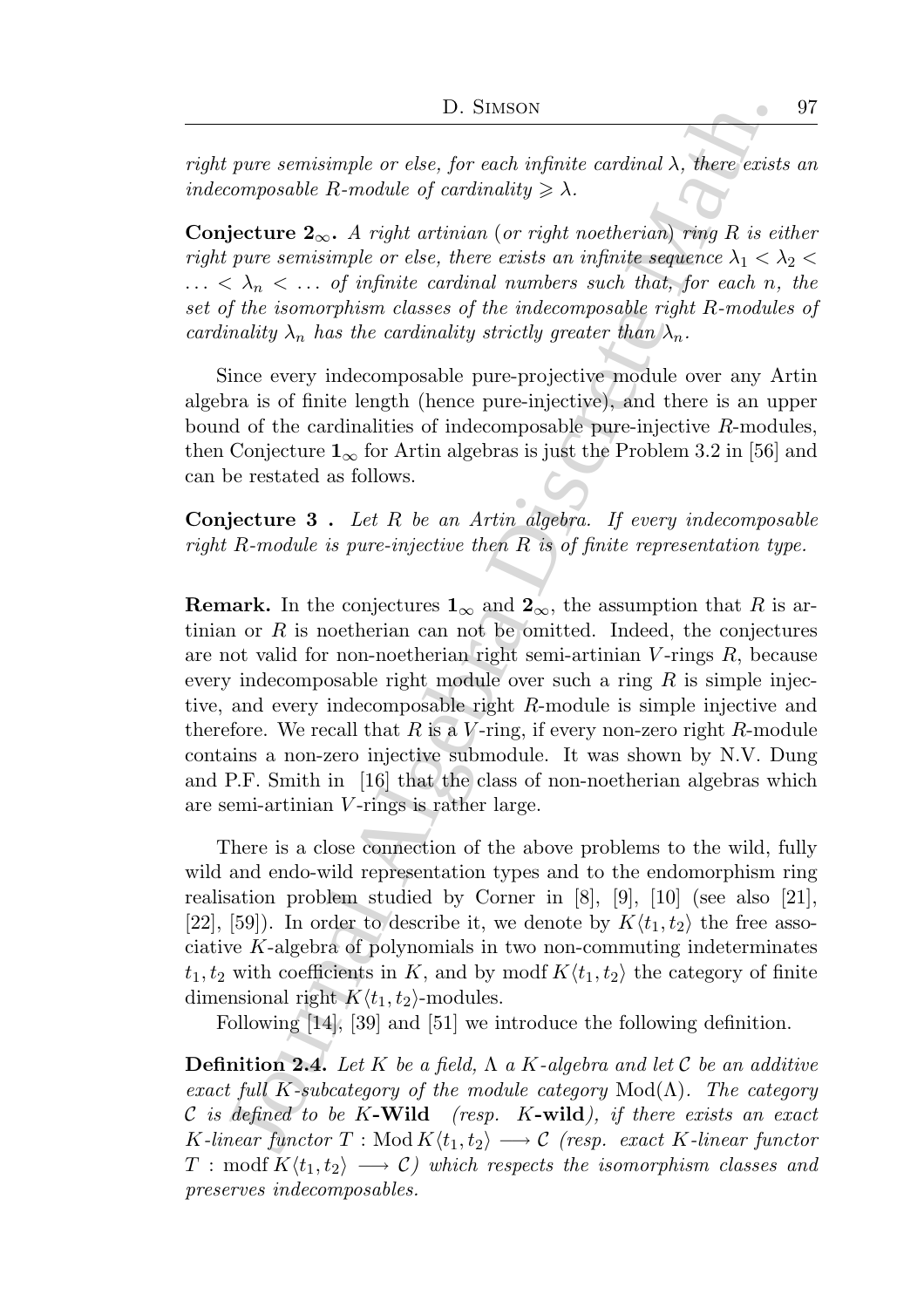If, in addition, the functor  $T$  is full, we call  $\mathcal C$  Fully K-Wild and fully K-wild, respectively.

It follows from Lemma 2.5 below, that  $\mathcal C$  has fully K-wild representation type if and only if it has strictly K-wild representation type in the sense [11], see also below.

LARGE INDECOMPOSABLE MODULES<br>
ition, the functor T is full, we call C Fully K-Wild and<br>
it, respectively.<br>
Then Lemma 2.5 below, that C has fully K-wild representa-<br>
from Lemma 2.5 below, that C has fully K-wild represent Remark. Let us warn the reader that we distinguish between the Kwildness and the wildness. For this purpose, we recall from [11, 8.2] and [36] that the category mod  $(R)$  of finite dimensional right modules over a finite dimensional  $K$ -algebra  $R$  is defined to be wild (resp. strictly wild), if there exist a finite field extension  $K'$  of  $K$  and a faithful  $\text{exact}$  additive functor  $T': \text{mod} f K' \langle t_1, t_2 \rangle \longrightarrow \text{mod} (R)$  which respects isomorphism classes and preserves indecomposables (resp. fully faithful, exact, additive functor  $T'$ : modf  $K'\langle t_1, t_2 \rangle \longrightarrow \mod(R)$ . In case K is algebraically closed,  $K$ -wildness (resp. fully  $K$ -wildness) and wildness (resp. strict wildness) of mod  $(R)$  coincide, because of the following useful result.

**Lemma 2.5.** Let K be a field,  $\Lambda$  a K-algebra and let C be an additive exact full K-subcategory of the module category  $Mod(\Lambda)$ .

- (a) The category  $\mathcal C$  is of K-wild representation type if and only if there exists an exact K-linear functor  $H : \text{modf } K \langle t_1, t_2 \rangle \longrightarrow \mathcal{C}$ , which is faithful, respects the isomorphism classes and preserves indecomposables.
- (b) The category  $\mathcal C$  is of fully K-wild representation type if and only if there exists a fully faithful exact K-linear functor

$$
H: \text{modf } K \langle t_1, t_2 \rangle \longrightarrow \mathcal{C}.
$$

In both cases, H has the form  $H = (-) \otimes_{K(t_1,t_2)} N$ , where  $_{K(t_1,t_2)} N_\Lambda$  is a  $K\langle t_1, t_2\rangle$ - $\Lambda$ -bimodule such that the left  $K\langle t_1, t_2\rangle$ -module  $K\langle t_1, t_2\rangle$  is free of finite rank.

*Proof.* The equivalence in (a) is a simple consequence of the Wildness Correction Lemma 2.6 in [51].

(b) The sufficiency is easy, because a fully faithful exact functor  $H: \text{mod} f K\langle t_1, t_2 \rangle \longrightarrow \mathcal{C}$  respects the isomorphism classes and preserves indecomposables.

To prove the necessity, assume that  $\mathcal C$  is of fully K-wild representation type, that is, there exists a fully faithful exact  $K$ -linear functor  $T: \text{modf } K\langle t_1, t_2 \rangle \longrightarrow \mathcal{C}$ , which respects the isomorphism classes and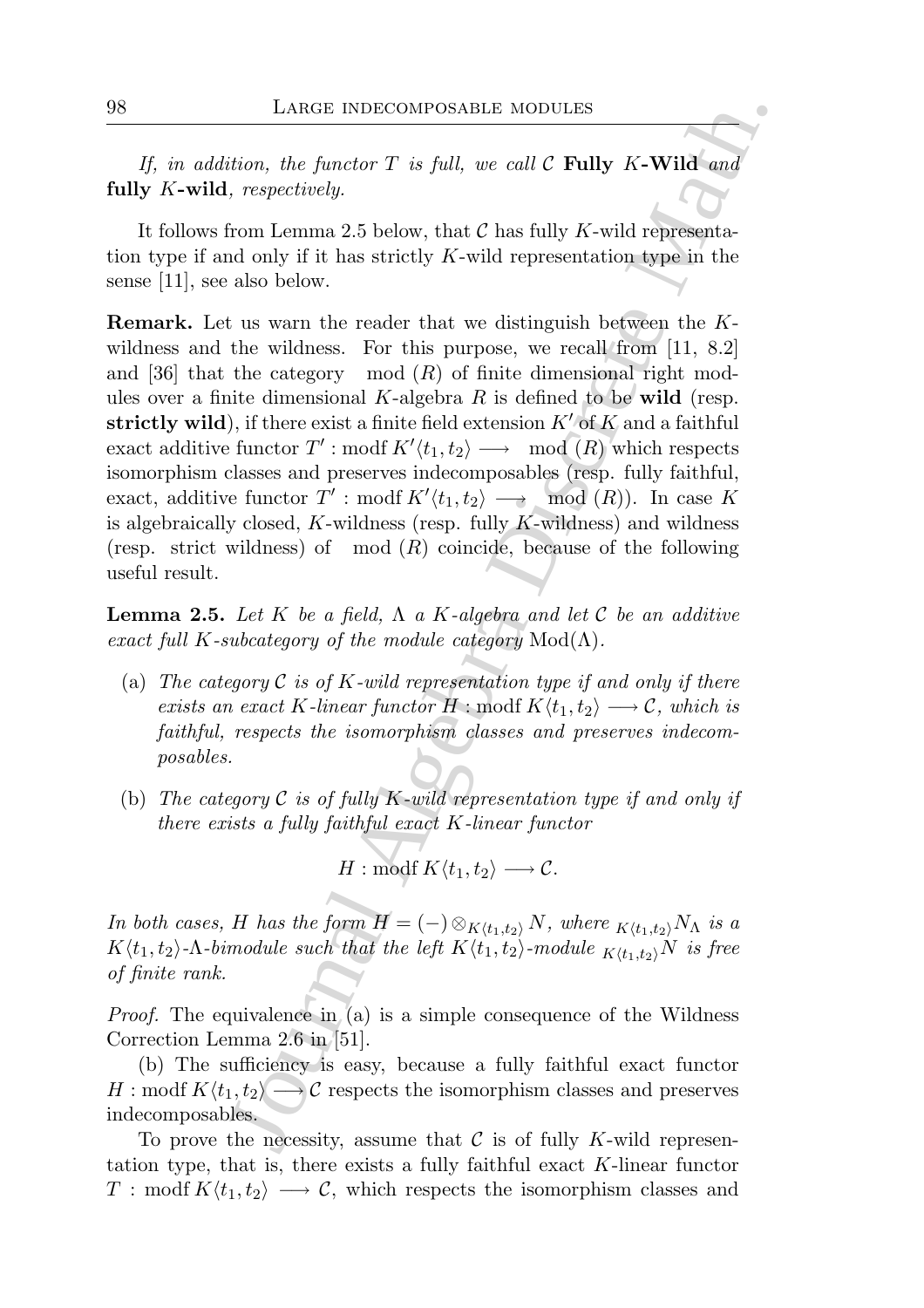D. SIMSON<br>
D. SIMSON<br>
There exists an endofunctor  $T^T$ : modif  $K(t_1, t_2)$   $\longrightarrow$  comoff  $K(t_1, t_2)$ <br>
that the composite functor  $T \circ T'$ : modif  $K(t_1, t_2) \longrightarrow C$  satic<br>
required conditions and has the form required in the fina preserves indecomposables. By the Wildness Correction Lemma 2.6 in [51], there exists an endofunctor  $T'$ : modf  $K\langle t_1, t_2 \rangle \longrightarrow \text{modf } K\langle t_1, t_2 \rangle$ such that the composite functor  $T \circ T'$ : modf  $K\langle t_1, t_2 \rangle \longrightarrow C$  satisfies the required conditions and has the form required in the final statement of the lemma.  $\Box$ 

Now, following [59, Section 5], we introduce weak substitutes of  $K$ wildness and fully K-wildness for arbitrary additive  $K$ -categories as follows.

**Definition 2.6.** Let K be an arbitrary field and let C be an arbitrary additive K-category.

(a) C is defined to be weak Fully K-Wild, (resp. weak fully  $K$ wild) if there exists a fully faithful K-linear functor

$$
T: \operatorname{Mod}\nolimits K \langle t_1, t_2 \rangle \longrightarrow \mathcal{C}
$$

(resp. fully faithful K-linear functor  $T : \text{modf } K \langle t_1, t_2 \rangle \longrightarrow \mathcal{C}$ ).

- (b) C is defined to be  $K$ -Endo-Wild, (resp. K-endo-wild), if for each K-algebra A (resp. for each finite dimensional K-algebra A) there is an object U of C and a K-algebra isomorphism  $A \cong$  End U.
- (c) C is defined to be Corner type K-Endo-Wild, (resp. Corner type K-endo-wild), if for each K-algebra  $A$  (resp. for each finite dimensional K-algebra  $A$ ) there is an object U of  $C$ , a nilpotent ideal  $\mathfrak A$  of End U and a K-algebra isomorphism  $A \cong$  End U/ $\mathfrak A$ .

It is clear that Fully K-Wildness and fully K-wildness implies the  $K$ -Wildness and K-wildness, as well as weak Fully K-Wildness and weak fully K-wildness, respectively. The following simple observation is very useful.

**Lemma 2.7.** Let  $K$  be a field and let  $C$  be an arbitrary additive  $K$ category.

- (a) If  $\mathcal C$  is weak Fully K-Wild, then  $\mathcal C$  is K-Endo-Wild.
- (b) If  $\mathcal C$  is weak fully K-wild, then  $\mathcal C$  is K-endo-wild.

*Proof.* We recall that for any finite dimensional  $K$ -algebra  $B$  there exists a fully faithful exact K-linear functor Mod  $B \longrightarrow \text{Mod } K\langle t_1, t_2 \rangle$ , which restricts to the functor mod  $B \longrightarrow \text{mod } K \langle t_1, t_2 \rangle$ , see [5], [50, Section 14.2, [51]. On the other hand, by [22, Theorem 1.2], for each  $K$ algebra A there exists a fully faithful exact K-linear functor Mod  $A \longrightarrow$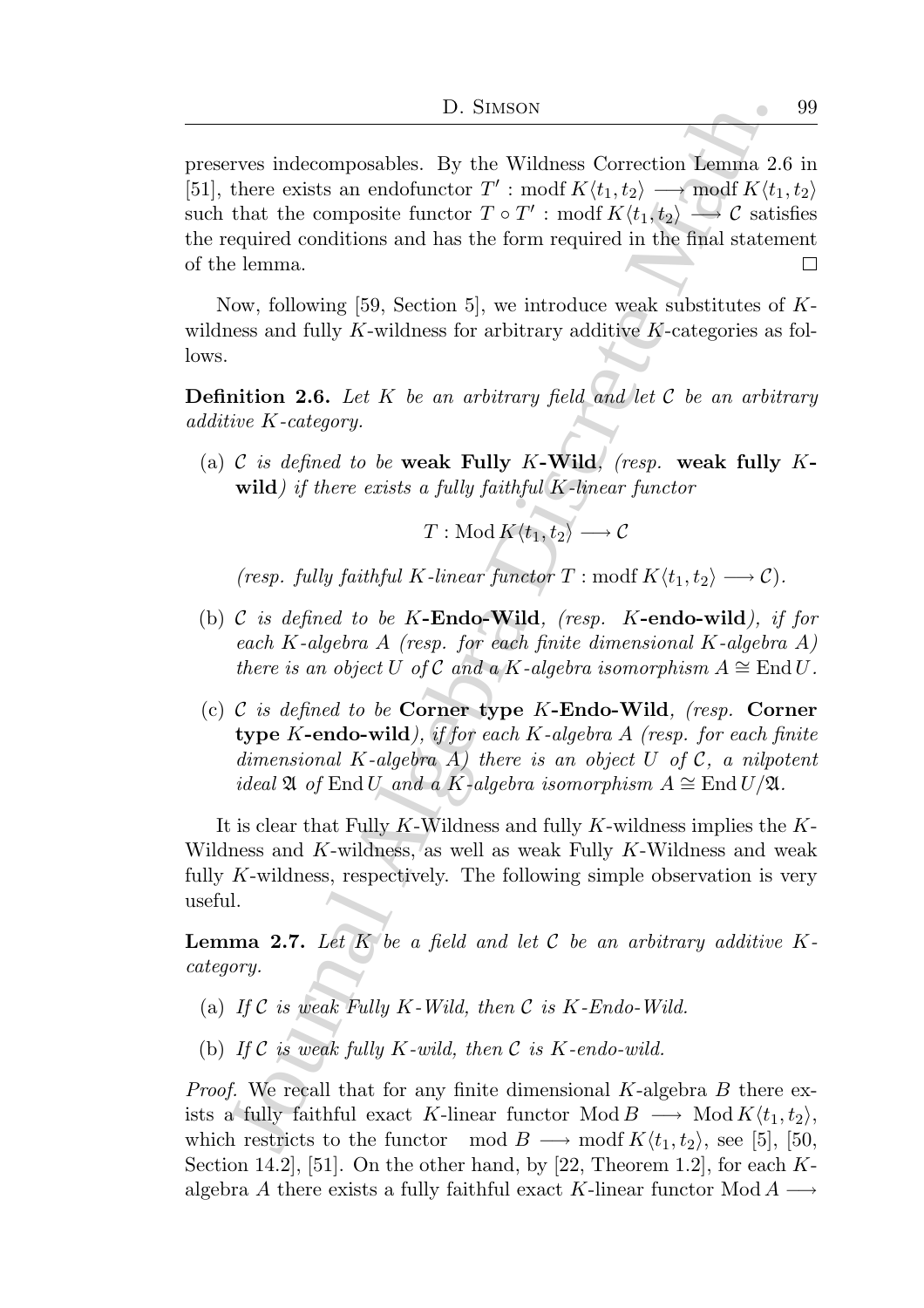LARGE INDECOMPOSABLE MODULES<br>
where  $\Gamma_2(K) = \begin{pmatrix} K & K^2 \\ 0 & K \end{pmatrix}$  is the Kronecker K-algebra of<br>
four. Consequently, if C is weak Fully K-Wild (tesp. C is<br>
wild), then for any K-algebra A (resp. any finite dimen-<br>
black Mod  $\Gamma_2(K)$ , where  $\Gamma_2(K) = \begin{pmatrix} K & K^2 \\ 0 & K \end{pmatrix}$ 0 K  $\setminus$ is the Kronecker K-algebra of K-dimension four. Consequently, if C is weak Fully K-Wild (resp.  $\mathcal C$  is weak fully K-wild), then for any K-algebra  $A$  (resp. any finite dimensional K-algebra  $A$ ), there exists a fully faithful exact K-linear functor  $H: Mod A \longrightarrow \mathcal{C}$  (resp. fully faithful K-linear functor  $H: Mod A \longrightarrow \mathcal{C}$ ). Then the functor H induces a K-algebra isomorphism  $A \cong \text{End } U$ , where  $U = H(A)$ , and the lemma follows.

It is known that for any radical square zero  $K$ -algebra  $A$  of finite dimension, the following two equivalences hold, see [25].

- (a) The category mod  $A$  is fully  $K$ -wild if and only if mod  $A$  is K-endo-wild.
- (b) The category mod  $A$  is  $K$ -wild if and only if  $\mod A$  is Corner type K-endo-wild.

In this case, for the category mod  $A$ , the following representation types coincide: K-endo-wild, weak fully K-wild and fully K-wild representation type.

One of the main aims of this section is to prove the Conjecture  $1_{\infty}$ for a large class of finite dimensional algebras. To do that, we recall from [4] and [50] that the Jacobson radical of mod  $(R)$  is the two-sided ideal rad $R = rad(mod(R))$  of the category mod  $(R)$  generated by all non-isomorphisms between indecomposable  $R$ -modules. The infinite radical rad $_{R}^{\infty}$  = rad<sup>∞</sup>( mod (R)) of mod (R) is defined to be the intersection

$$
\operatorname{rad}_R^{\infty} = \bigcap_{j=1}^{\infty} \operatorname{rad}^j(\mod(R))
$$

of all powers rad<sup>j</sup>( mod  $(R)$ ),  $j \geq 1$ , of the radical rad<sub>R</sub> of mod  $(R)$ (see [4, p. 179]).

Following Skowroński [61], we call an artin algebra  $R$  loop-finite if the abelian subgroup  $\text{rad}_{R}^{\infty}(X,X)$  of the Jacobson radical  $\text{rad}_{R}(X,X)$  of the endomorphism ring  $\text{End}_R(X)$  is zero, for all indecomposable modules X in mod  $(R)$ .

The class of loop-finite artin algebras is rather large, because according to [61, Section 6] it contains tame tilted algebras, tubular algebras [38] and multicoil algebras [1].

Assume that R has the form  $R \cong KQ/I$ , where  $Q = (Q_0, Q_1)$  is a finite quiver with the set of vertices  $Q_0 = \{1, 2, ..., n\}$ , the set of arrows  $Q_1$  and  $I \subset KQ$  is an admissible relation ideal of the path K-algebra  $KQ$  of  $Q$  (see [4], [50, Chapter 14]).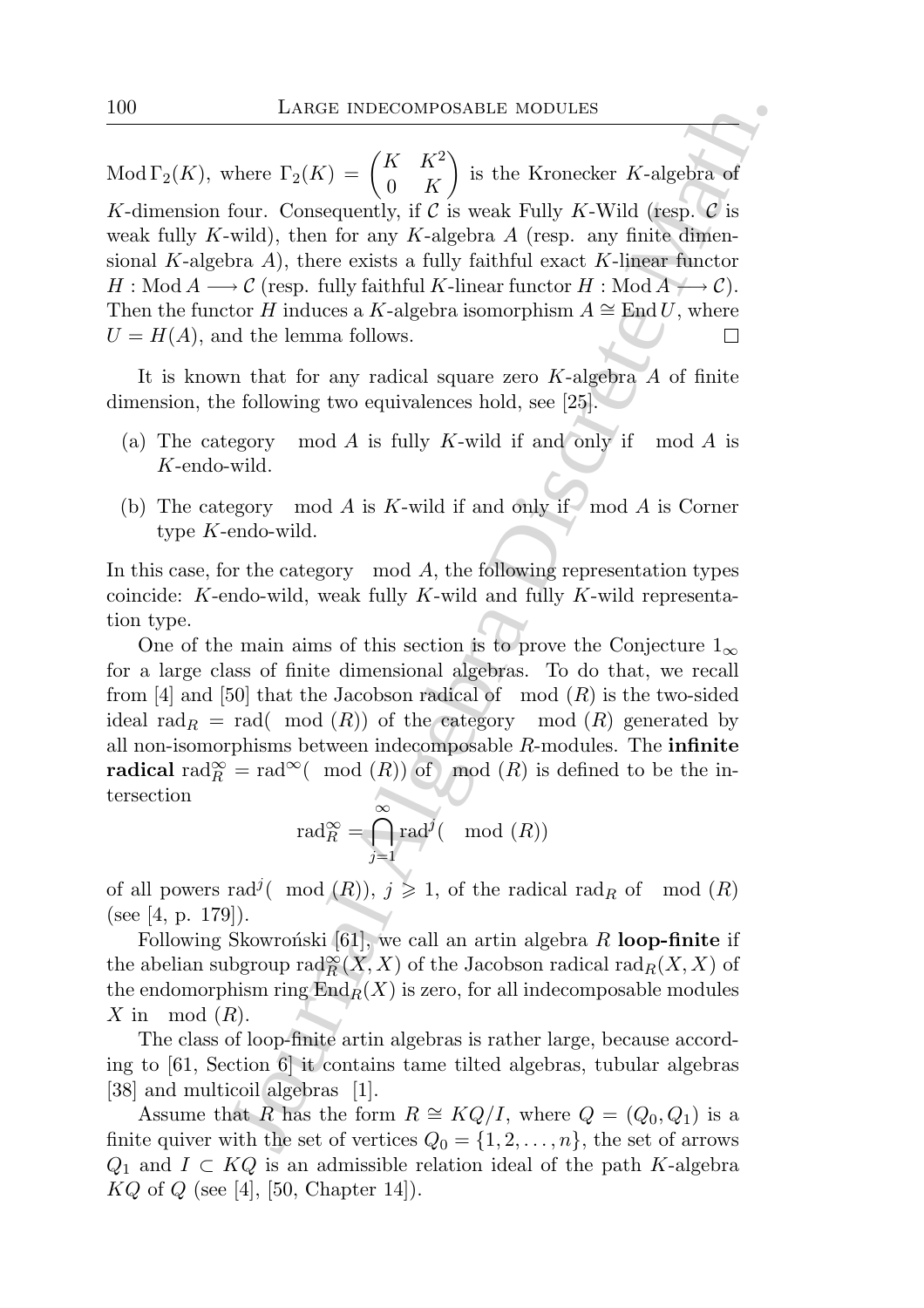10. Stusson<br>
The algebra  $R = KQ/I$  is defined to be strongly simply orded if the quiver  $Q'$  has no oriented cycles and, for any conduct of  $V = H'(H, H')$  equivently, exergence and  $\mathbf{y} \in H' = KQ'/H'$  defined by  $Q'$  estriction The algebra  $R = KQ/I$  is defined to be **strongly simply con**nected if the quiver Q has no oriented cycles and, for any convex subquiver Q' of Q, the path algebra  $R' = KQ'/I'$  defined by Q' and the restriction  $I'$  of  $I$  to  $Q'$  has the first Hochschild cohomology group  $H^1(R') = H^1(R', R')$  equal to zero, or equivalently, every such an algebra  $R'$  has the separation property (see [60, Theorem 4.1]).

**Theorem 2.8.** Let K be an algebraically closed field and let R be a finite dimensional K-algebra of any of the following four types:

- $(i)$  R is loop-finite.
- (ii)  $R$  is strongly simply connected.
- (iii) The square of the Jacobson radical  $J(R)$  of R is zero.
- (iv)  $R$  is the group  $K$ -algebra  $KG$  of a finite group  $G$ .

Then the following four conditions are equivalent.

- (a)  $R$  is of finite representation type.
- (b)  $R$  is right pure semisimple.
- (c) There exists a cardinal number  $\lambda$  such that any indecomposable right R-module is of cardinality  $\leq \lambda$ .
- (d) There exists a cardinal number  $\lambda$  (finite or infinite) such that  $\dim_K X \leq \lambda$ , for any indecomposable right R-module.

Proof. By [3], the conditions (a) and (b) are equivalent. The equivalence of (c) and (d) is an easy exercise. Since (b) obviously implies (c) then it remains to prove that (d) implies (a).

Suppose, to the contrary, that  $R$  is of infinite representation type. We prove that, for each infinite cardinal number  $\lambda$ , there exists an indecomposable R-module of dimension  $\geq \lambda$ . We split the proof into three cases.

Case  $1°$  Assume that R is either loop-finite or strongly simply connected. Since  $\tilde{R}$  is of infinite representation type then, according to [59, Theorem 1.2, for any K-algebra A there exists a right R-module X and a K-algebra isomorphism

$$
A \cong \operatorname{End}_R X.
$$

Let  $\lambda$  be an infinite cardinal number and let  $\mathcal{T}_{\lambda} = \{t_j\}_{j \in \mathcal{T}_{\lambda}}$  be a fixed set of cardinality  $2^{\lambda^{\lambda}}$ . Denote by

$$
A_\lambda=K[\mathcal{T}_\lambda]
$$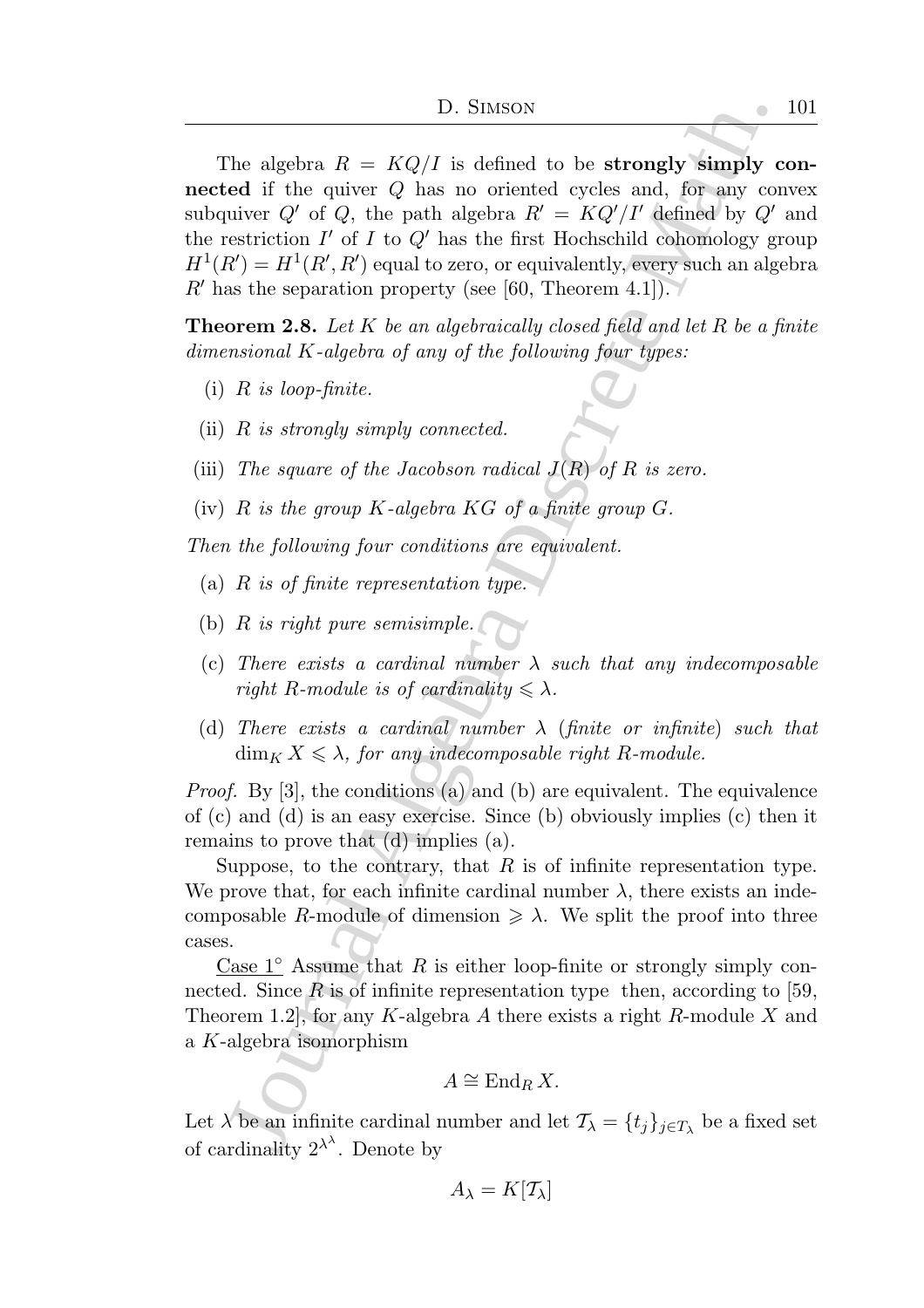the polynomial K-algebra in the variables  $t_i \in \mathcal{T}_{\lambda}$  with coefficients in K. Note that  $\dim_K A_\lambda \geqslant 2^{\lambda^\lambda}$ . By applying the above statement to the K-algebra  $A = A_{\lambda}$ , we find a right R-module  $X_{\lambda}$  and a K-algebra isomorphism  $A_{\lambda} \cong \text{End}_{R} X_{\lambda}$ . Since  $A_{\lambda}$  has no non-trivial idempotents then the R-module  $X_{\lambda}$  is indecomposable.

Note that  $\dim_K A_\lambda \leqslant \dim_K \text{End}_K X_\lambda = (\dim_K X_\lambda)^{\dim_K X_\lambda}$ . It follows that  $\dim_K X_\lambda > \lambda$ , because otherwise  $\dim_K X_\lambda \leq \lambda$  and we get

$$
2^{\lambda^{\lambda}} \leq \dim_K A_{\lambda} \leq (\dim_K X_{\lambda})^{\dim_K X_{\lambda}} \leq \lambda^{\lambda}.
$$

This contradicts the well-known inequality  $2^k > \aleph$ , for any cardinal  $\aleph$ .

Case  $2^\circ$  Assume that R is an arbitrary finite dimensional K-algebra with the Jacobson radical  $J(R)$  such that  $J(R)^2 = 0$ . We set  $J =$  $J(R)$ . Following Gabriel [19, 9.1], we associate to R the hereditary finite dimensional K-algebra

$$
R_J = \begin{pmatrix} R/J & (R/J)J_{(R/J)} \\ 0 & R/J \end{pmatrix}
$$

and the reduction functor (see also  $[4] )$ 

$$
\mathbb{F}: \mathrm{Mod}(R) \longrightarrow \mathrm{Mod}(R_J)
$$

LARGE INDECOMPOSABLE MODULES<br>
al K-algebra in the variables  $t_j \in T_\lambda$  with coefficients in<br>
at  $A = A_0$ , we find a right  $R$ -module  $X_\lambda$  and a K-algebra<br>  $A = A_1$ , we find a right  $R$ -module  $X_\lambda$  and a K-algebra<br>
dule  $X_\$ defined by attaching to any module Y in  $Mod(R)$  the triple  $\mathbb{F}(Y) =$  $(Y', Y'', t)$ , where  $Y' = Y/YJ$ ,  $Y'' = YJ$  are viewed as right  $R/J$ modules and  $t: Y' \otimes_{R/J} J_{R/J} \to Y''_{R/J}$  is an  $R/J$ -module homomorphism defined by the formula  $t(\overline{y}\otimes r) = y\cdot r$  for  $\overline{y} = y + J$  and  $r \in J$ . The triple  $\mathbb{F}(Y)$  is viewed as a right  $R_J$ -module in a natural way. If  $f: Y \to Z$  is an R-module homomorphism we set  $\mathbb{F}(f) = (f', f'')$ , where  $f'' : Y'' \to Z''$ is the restriction of f to  $Y'' = YJ$  and  $f' : Y' \to Z'$  is the  $R/J$ -module homomorphism induced by  $f$ .

The functor  $\mathbb F$  has the following properties.

- (i) F is full and establishes a representation equivalence between  $Mod(R)$  and the category ImF, that is, a homomorphism  $f: Y \to Z$ in  $\text{Mod}(R)$  is an isomorphism if and only if  $\mathbb{F}(f)$  is an isomorphism in  $\text{Mod}(R_J)$ . Moreover, F restricts to the functor F : mod  $(R) \longrightarrow$  $mod(R_J)$ .
- (ii) A right  $R_J$ -module M belongs to ImF if and only if M has no nonzero summand isomorphic to a simple projective right  $R_J$ -module.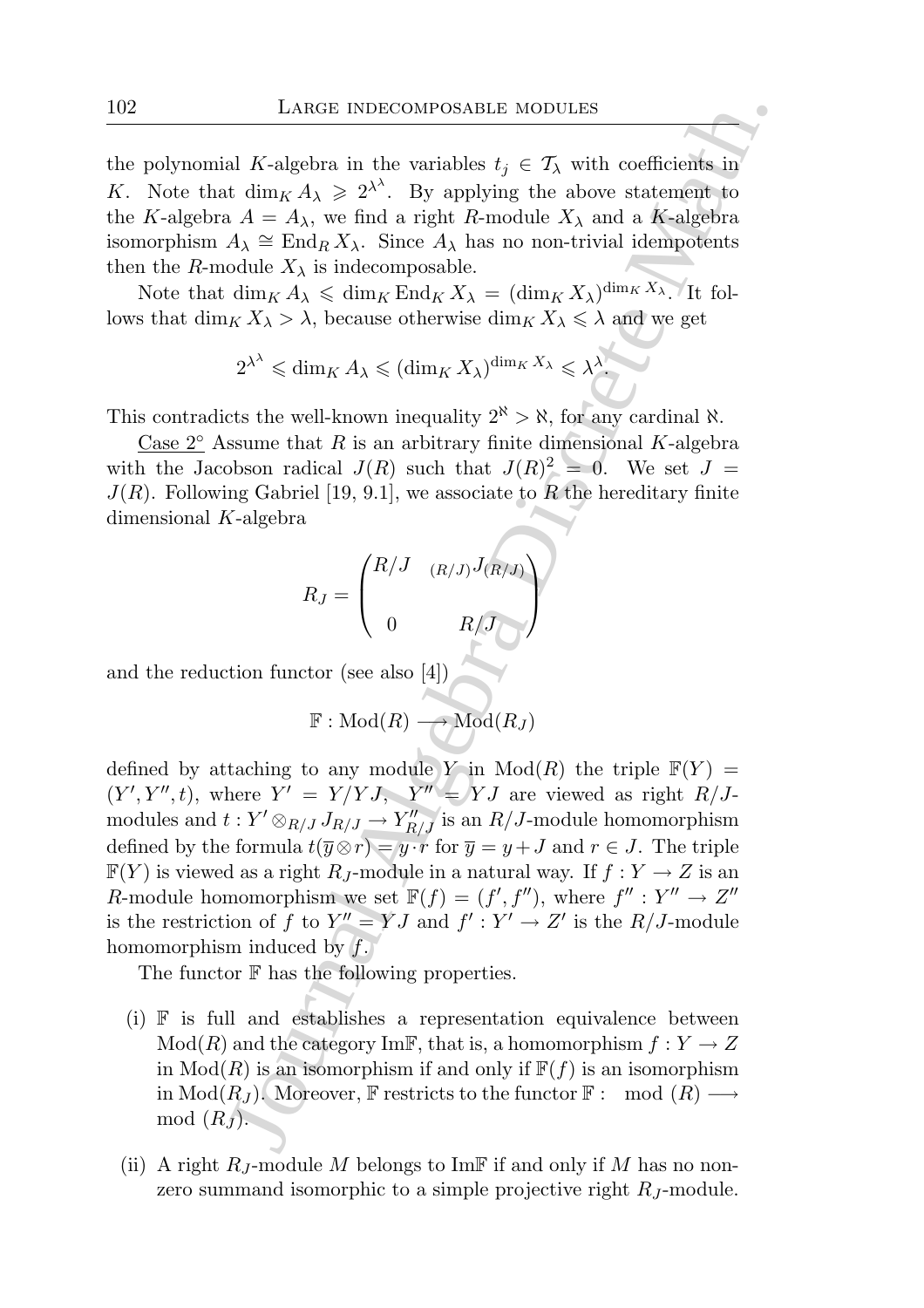- (iii) The functor  $\mathbb F$  carries a homomorphism  $f: Y \to Z$  in  $Mod(R)$  to zero if and only if Imf  $\subseteq ZJ$ . In particular, for any R-module Y, the algebra homomorphism  $\mathbb{F}_Y$ : End  $Y \longrightarrow \text{End } \mathbb{F}(Y)$ , given by  $f \mapsto \mathbb{F}(f)$ , is surjective,  $\text{Ker} \mathbb{F}_Y = \text{Hom}_R(Y, YJ)$  and  $(\text{Ker} \mathbb{F}_Y)^2 = 0$ .
- D. Stutson<br>
The functor F carries a homomorphism  $f: Y \to Z$  in Mod(R<br>
zero if and only if Im  $f \in Z, Z$ . In particular, for any<br>  $f: \mathbb{N} \to \mathbb{R}(f)$ , the algebra homomorphism  $\mathbb{F}_Y$ : End  $Y \to \text{End}(Y \setminus Y)$ , gives<br>  $f \mapsto \mathbb{$ (iv) The functor  $\mathbb F$  preserves the indecomposability, projectivity and the dimension of modules. Moreover, F defines a bijection between the isomorphism classes of indecomposable modules in  $Mod(R)$  and the isomorphism classes of indecomposable modules in  $Mod(R_J)$ , which are not simple nor projective.
- (v) The ring R is right pure semisimple (resp. of finite representation type) if and only if  $R_J$  is right pure semisimple (resp. of finite representation type).

The statements  $(i)$ – $(iv)$  are essentially proved in [19, Section 9] (see also [4, Lemma X.2.1]).

For the proof of (v), we note that, by (ii)–(iii), the ring R is of finite representation type if and only if  $\overline{R}_I$  of finite representation type. To finish the proof of (v) we recall from [44] and [46] that a right artinian ring S is right pure semisimple if and only if the ideal rad $_R =$ rad( mod  $R$ ) is right T-nilpotent, that is, for every sequence

$$
X_1 \xrightarrow{f_1} X_2 \xrightarrow{\cdot} \cdots \xrightarrow{\cdot} X_m \xrightarrow{f_m} X_{m+1} \xrightarrow{\cdot} \cdots
$$

of indecomposable modules  $X_1, X_2, \ldots$  in mod R connected by nonisomorphisms  $f_1, f_2, \ldots$  there exists  $m \geq 2$  such that  $f_m f_{m-1} \cdots f_2 f_1 = 0$ . Hence, in view of (i)–(iv), the ring R is right pure semisimple if and only if  $R_J$  is right pure semisimple. The details are left to the reader.

To finish the proof in the Case 2◦ , we note that since the algebra  $S = R/J$  is semisimple, then the algebra  $R_J$  is hereditary. Since R is of infinite representation type then, by  $(v)$ , the algebra  $R_J$  is also of infinite representation type. We claim that there exists a fully faithful exact K-linear functor

 $\mathbb{G}: Mod \Gamma_2(K) \longrightarrow Mod R_J,$ 

where  $\Gamma_2(K) = \begin{pmatrix} K & K^2 \\ 0 & K \end{pmatrix}$  $0\quad K$  $\overline{ }$ is the Kronecker K-algebra. This is obvious when  $R_J$  is of K-wild representation type (see [50, Chapter 14] for definition), because  $R_J$  is hereditary and, according to [11, Theorem 8.4], the category mod  $R_J$  is of fully K-wild representation type and [51, Theorem 2.9 applies. If the algebra  $R_J$  is of tame representation type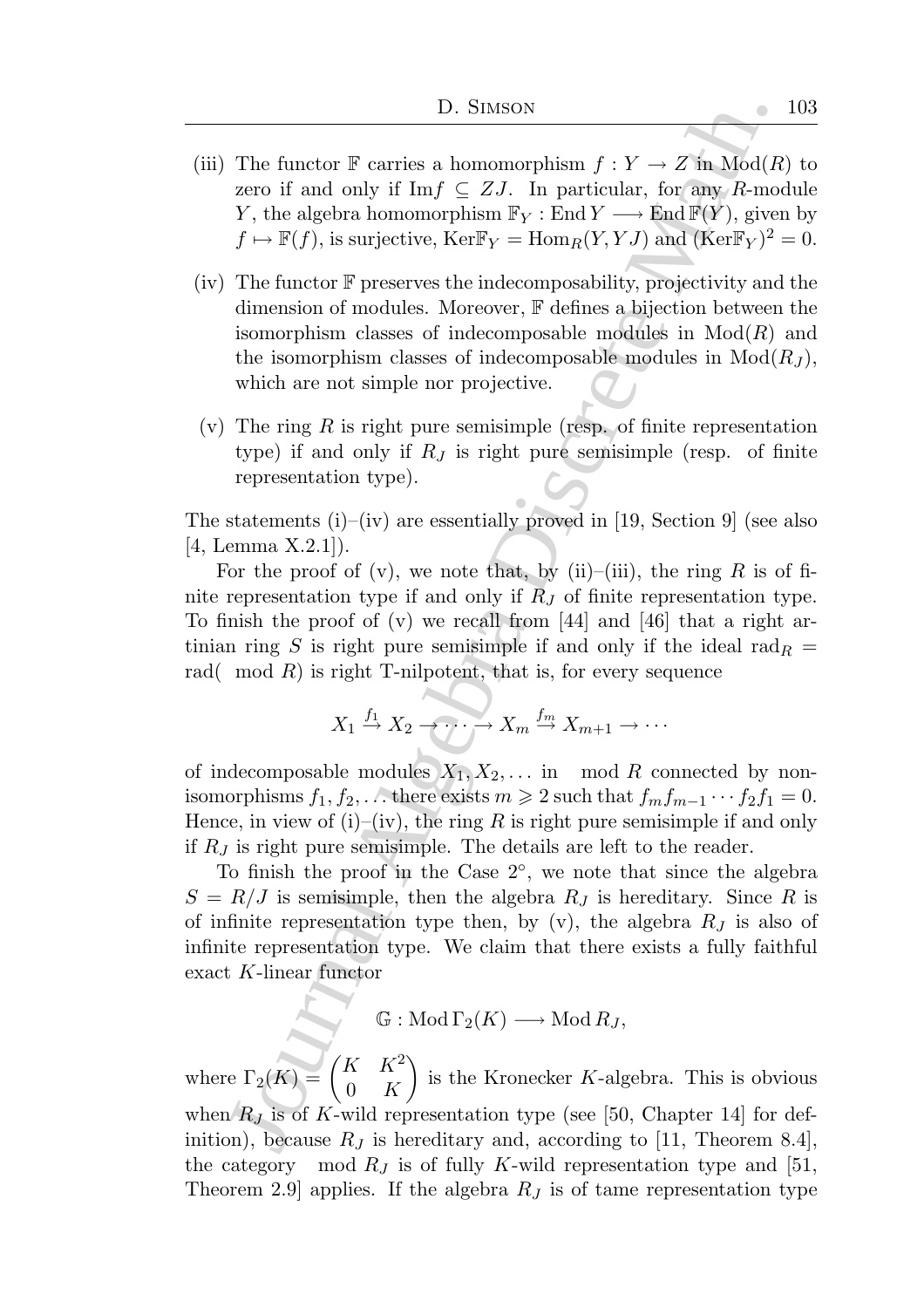(see [50, Chapter 14] for definition), the existence of the functor  $\mathbb G$  follows from [13].

It follows from [22] and the properties of  $\mathbb G$  that, for any K-algebra A, there exists a right  $R_J$ -module X and a K-algebra isomorphism

$$
A \cong \operatorname{End}_{R_J} X,
$$

because we know from [22] that any K-algebra A has the form  $A \cong$  $\text{End}_{\Gamma_2(K)} U$ , where U is a right  $\Gamma_2(K)$ -module.

Let  $\lambda$  be an infinite cardinal number. By the arguments used in the Case 1<sup>°</sup>, there exists an indecomposable  $R_J$ -module  $M_\lambda$  such that  $\dim_K M_\lambda \geq \lambda$ . Since  $M_\lambda$  is not simple projective then, according to (iv), there exists an indecomposable R-module  $X_\lambda$  such that  $\mathbb{F}(X_\lambda) \cong M_\lambda$  and  $\dim_K X_\lambda = \dim_K M_\lambda \geq \lambda$ . This finishes the proof in Case 2°.

LARGE INDECOMPOSABLE MODULES<br>
ter 14] for definition), the existence of the functor G follows<br>
from [22] and the properties of G that, for any K-algebra<br>
s a right  $R_I$ -module X and a K-algebra isomorphism<br>  $A \cong \text{End}_{R_I} X$ Case  $3^{\circ}$  Assume that R is the group K-algebra  $KG$ , where G a finite group. Since  $R$  is of infinite representation type, then the characteristic p of K is a prime, p divides the order of G and according to Higman's theorem [26] a p-Sylow subgroup H of G is not cyclic. It follows that there is a group epimorphism  $H \to H'$ , where  $H'$  is the direct sum of two copies of the cyclic group of order  $p$  (see [12, 6.10]). Since

$$
KH' \cong K[t_1, t_2]/(t_1^p - 1, t_2^p - 1) \cong K[t_1, t_2]/(t_1^p, t_2^p),
$$

then there are  $K$ -algebra surjections

$$
KG \to KH \to KH' \to K[t_1, t_2]/(t_1, t_2)^p \to S,
$$

where  $S = K[t_1, t_2]/(t_1, t_2)^2$ . The composite K-algebra surjection  $KG \rightarrow$ S induces a fully faithful exact embedding

$$
Mod(S) \longrightarrow Mod(R).
$$

Since  $J(S)^2 = 0$  and S is of infinite representation type, then the Case 2<sup>°</sup> applies to S and we are done. This completes the proof of the theorem.

**Corollary 2.9.** Let  $K$  be an algebraically closed field and let  $R$  be a finite dimensional K-algebra which is loop-finite or strongly simply connected. Then the following four conditions are equivalent.

- (a)  $R$  is of infinite representation type.
- (b) For any cardinal number  $\lambda$  there exists an indecomposable right R-module X such that  $\dim_K X > \lambda$ .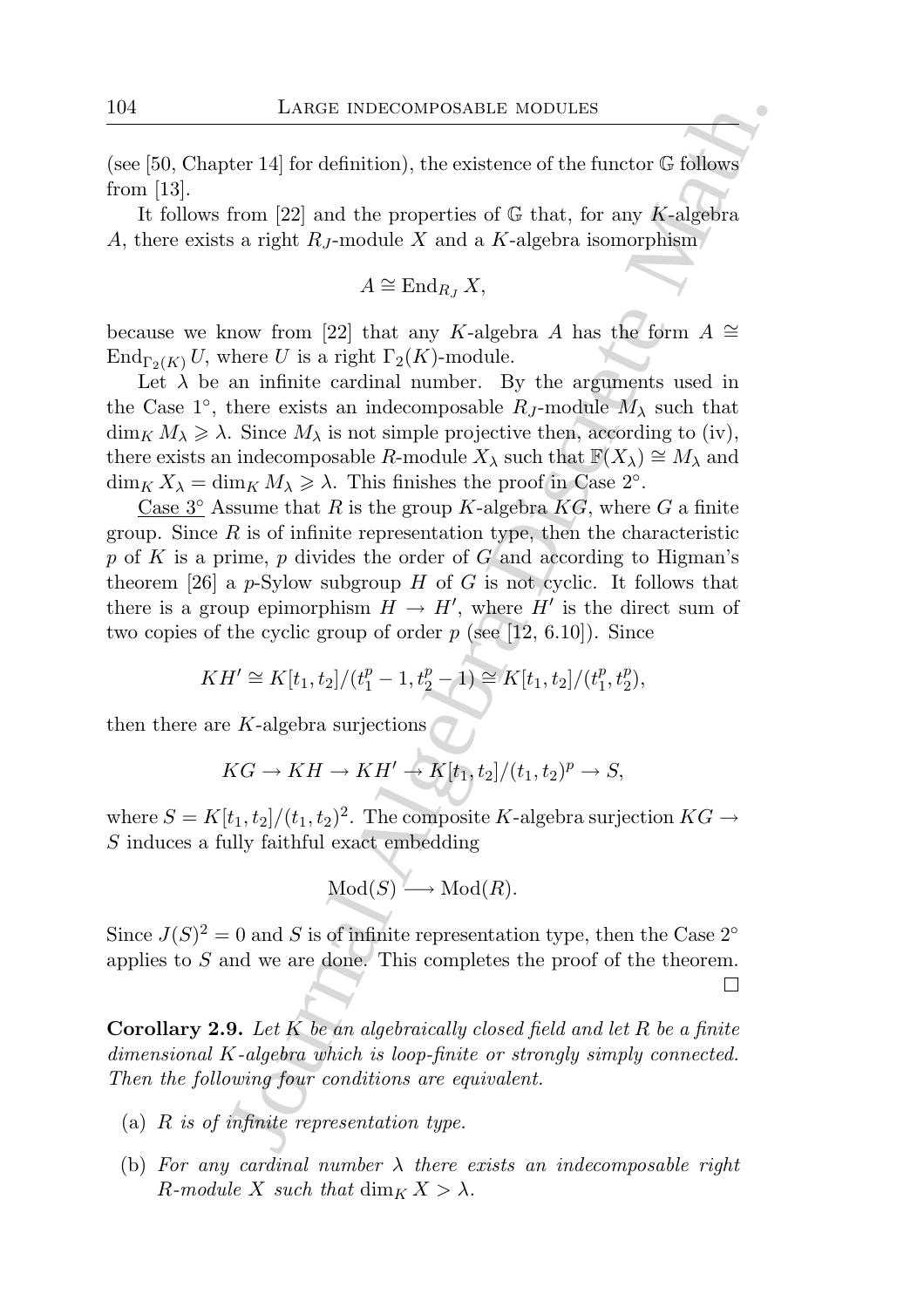- (c) The category  $Mod R$  is Fully  $K$ -Wild.
- (d) The category  $Mod R$  is  $K$ -Endo-Wild, that is, any  $K$ -algebra  $A$ has, up to isomorphism, the form  $A = \text{End}_R X$ , for some right R-module X.

Proof. By Theorem 2.8, the conditions (a) and (b) are equivalent.

D. Stusson<br>
The category Mod R is Fully K-Wid.<br>
The category Mod R is K-Endo-Widd, that is, any K-algebra<br>
has, up to isomorphism, the form  $A = \text{End}_R X$ , for some r<br>
R-module X.<br>
H. Dy Theorem 2.8, the conditions (a) and ( To prove that (a) implies (c), assume that the algebra  $R$  is loop-finite or strongly simply connected. It follows from Corollary 2.2 and Theorem 3.1 in [59] that there exists a fully faithful exact K-linear functor  $\text{Mod }\Gamma_2(K) \longrightarrow \text{Mod } R$  which restricts to the functor mod  $\Gamma_2(K) \longrightarrow$ mod R, where  $\Gamma_2(K)$  is the Kronecker K-algebra. On the other hand, by [22, Theorem 1.2], for any K-algebra A there exists a fully faithful exact K-linear functor Mod  $A \longrightarrow$  Mod  $\Gamma_2(K)$ . It follows that the category  $Mod R$  is Fully K-Wild.

Since (c) implies (d), by Corollary 2.7, it remains to prove that (d) implies (a). By (d) applied to the polynomial algebra  $A = K[t]$ , there exists a right R-module X such that End  $X \cong K[t]$ . It follows that R is not right pure semisimple, because the module  $X$  is indecomposable of infinite K-dimension. By Theorem 2.8,  $R$  is of infinite representation type. This finishes the proof. 囗

We now collect some questions and open problems related with the results and conjectures stated above.

Questions and problems 2.10. (P1) We do not know if Theorem 2.8 and Corollary 2.9 remain valid in case the field  $K$  is not algebraically closed and R is a loop-finite K-algebra. By [59, Theorem 2.1], the proof reduces to the question if the category  $Mod R_M$  is Fully K-Wild, where  $R_M$  is a finite dimensional hereditary K-algebra of the triangular form  $R_M =$  $\int F$   $F$ <sup> $M$ </sup><sup>G</sup>  $0 \quad G$  $\lambda$ ,  $F, G$  are division K-algebras and  $_F M_G$  is a simple  $F-G$ -bimodule such that  $\dim_F M \cdot \dim M_G = 4$ .

**(P2)** Suppose that K is algebraically closed and R is a loop-finite or strongly simply connected  $K$ -algebra. It would be interesting to know if some of the following conditions are equivalent:

- (a) the category mod R is K-wild,
- (b) the category mod  $R$  is fully  $K$ -wild,
- (c) the category mod R is weak fully K-wild,
- (d) the category mod R is K-endo-wild,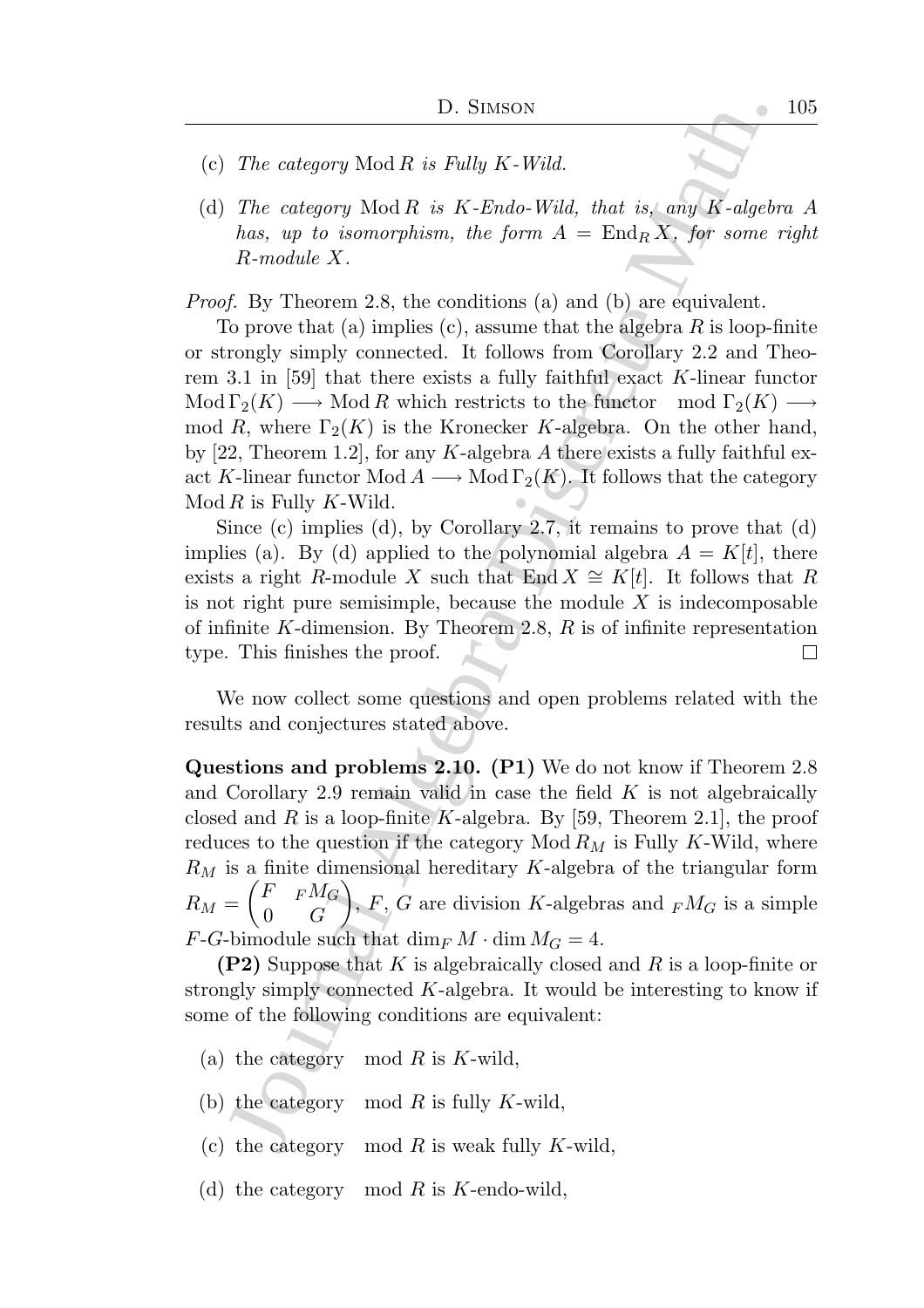### (e) the category mod R is Corner type  $K$ -endo-wild.

(P3) The validity of Conjecture 1° remains an open problem. We are not able to prove it even for hereditary rings of the form  $R_M$  shown in (2.3), where  $F M_G$  is a simple F-G-bimodule. Note that, in case the bimodule  $F M_G$  is not simple, the results of Ringel [36] apply.

 $(P4)$  Is a semiperfect ring R right artinian or right pure semisimple if every indecomposable right R-module is pure-injective or pureprojective?

 $(P5)$  Let R be a ring and suppose that there exists a cardinal number  $\aleph$  such that every (pure-injective) right R-module is a direct sum of modules that are pure-injective or  $\aleph$ -generated. Is R right pure-semisimple? (We do not know the answer even for  $\aleph = \aleph_1$ ).

(P6) Let R be a right noetherian (or right artinian) ring and suppose that the isomorphism classes of the indecomposable right R-modules form a set. Is  $R$  right pure semisimple?

(P7) Let G be a group and  $\Lambda$  a G-graded artinian ring (or a finite dimensional algebra over a field K). Let  $Mod<sup>G</sup>(\Lambda)$  be the Grothendieck category of  $G$ -graded right  $\Lambda$ -modules. Give necessary and sufficient conditions for G and  $\Lambda$  to be Mod<sup>G</sup>( $\Lambda$ ) pure semisimple, compare with [20, Example 4].

# 3. The existence of large prinjective modules

LARGE INDECOMPOSABLE MODULES<br>gory mod  $R$  is Corner type  $K$ -endo-wild.<br>validity of Conjecture 1° remains an open problem. We operate wore for even for hereditary rings of the form  $R_N$  shown<br> $c_F R_{G}$  is a simple, the res Now we show an analogue of Theorem 2.8 for the category  $Prin(KI)$ of prinjective right modules over the incidence  $K$ -algebra  $KI$  of a finite poset  $(I, \preceq)$  with coefficients in K (see [50]). We recall from [52] that the algebra  $KI$  is of finite global dimension, the right socle of  $KI$  is projective and the simple projective right ideals are of the form  $e_p K I$ , up to isomorphism, where  $p$  runs through the set max  $I$  of all maximal elements of the poset I. We recall from [52] that a right  $KI$ -module X is said to be **prinjective** if the projective dimension of  $X$  is at most 1 and there exists a short exact sequence

$$
0 \longrightarrow P_1 \longrightarrow P_0 \longrightarrow X \longrightarrow 0
$$

in  $Mod(KI)$  such that the module  $P_0$  is projective and  $P_1$  is semisimple projective. We denote by  $\text{Prin}(KI)$  the full subcategory of  $\text{Mod}(KI)$ consisting of all prinjective modules, and by  $\text{prin}(KI)$  the full subcategory of  $\text{Prin}(KI)$  consisting of finite dimensional modules. Together with the hereditary subcategory  $\text{Prin}(KI)$  of  $\text{Mod}(KI)$  we also study the full subcategory  $\text{Mod}_{\text{sp}}(KI)$  of  $\text{Mod}(KI)$  formed by all modules X such that the socle socX of X is a projective module. Denote by  $\text{mod}_{\text{sp}}(KI)$  the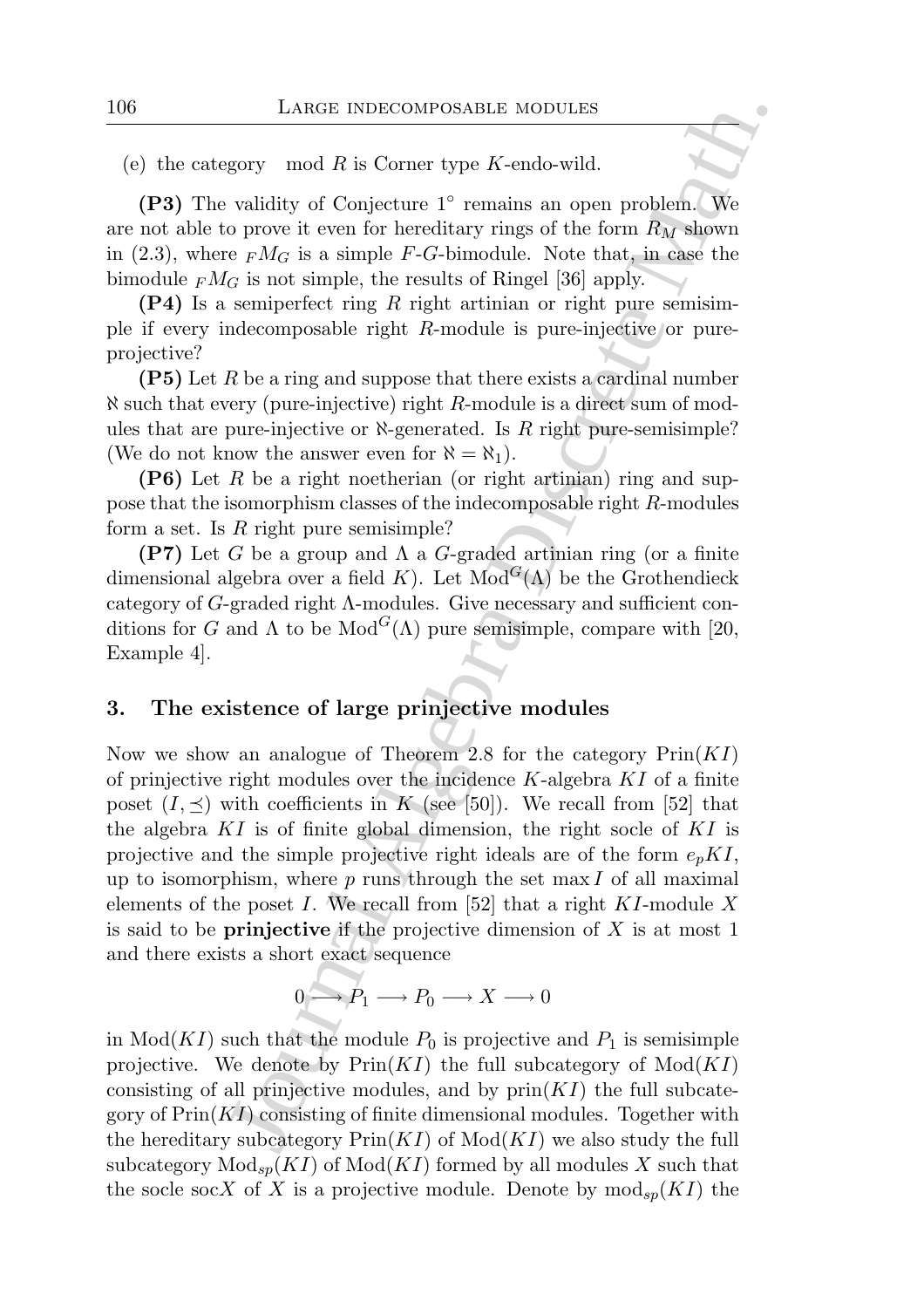full subcategory of  $\text{Mod}_{sp}(KI)$  consisting of finite dimensional modules. We recall from [52] that there is a full and dense K-linear functor

$$
\Theta: \text{prin}(KI) \longrightarrow \text{mod}_{sp}(KI)
$$

D. Stusson<br>
1D. Stusson<br>
unbeategory of  $\text{Mod}_\pi(KI)$  consisting of finite dimensional mode<br>
cecall from [52] that there is a full and dense K-linear functor<br>  $\Theta$ :  $\text{prin}(KI) \longrightarrow \text{mod}_{\text{sp}}(KI)$ <br>
erving finite, tame and K-wi preserving finite, tame and K-wild representation type. The functor  $\Theta$ vanishes only on finitely many indecomposable KI-modules, namely the projective KI<sup>-</sup>-modules  $e_j K I^-$ , where  $j \in I^- = I \setminus \max I$  and  $e_j \in K I$ is the standard matrix idempotent corresponding to  $j \in I^-$ . The kernel of  $\Theta$  consists of all the KI-homomorphisms  $\overline{f}$ :  $X \to Y$  that have a factorisation through a direct sum of copies of the modules  $e_iKT^$ , with  $j \in I^-.$ 

The additive category  $mod_{sp}(KI)$  is not abelian, has enough projectives, the global homological dimension of  $\text{mod}_{\text{sp}}(KI)$  is finite and equals gl.dim KI. The categories  $\text{prin}(KI)$  and  $\text{mod}_{\text{sp}}(KI)$  are playing an important role in representation theory of algebras and matrix problems (see [50] and [52]).

The idea of the proof of Theorem 2.8 leads to the following results.

**Theorem 3.1.** Let K be an arbitrary field, let I be a finite poset and let KI be the incidence K-algebra of I with coefficients in K. The following conditions are equivalent.

- (a) The category  $\text{prin}(KI)$  has only a finite number of indecomposable modules, up to isomorphism.
- (b)  $q_I(v) > 0$ , for any non-zero vector  $v \in \mathbb{N}^I$ , where  $q_I : \mathbb{Z}^I \longrightarrow \mathbb{Z}$  is the Tits quadratic form

$$
q_I(x) = \sum_{i \in I} x_i^2 + \sum_{\substack{i \prec j \\ j \notin \max I}} x_i x_j - \sum_{p \in \max I} (\sum_{i \prec p} x_i) x_p
$$

of the poset  $I$ , see [52].

- (c) There exists a cardinal number  $\lambda$  such that any indecomposable KI-module in  $\text{Prin}(KI)$  is of cardinality  $\leq \lambda$ .
- (d) There exists a cardinal number  $\lambda$  (finite or infinite) such that  $\dim_K X \leq \lambda$ , for any indecomposable module X in Prin $(KI)$ .
- (d') There exists a cardinal number  $\lambda$  (finite or infinite) such that  $\dim_K X \leq \lambda$ , for any indecomposable module X in  $\text{Mod}_{sp}(KI)$ .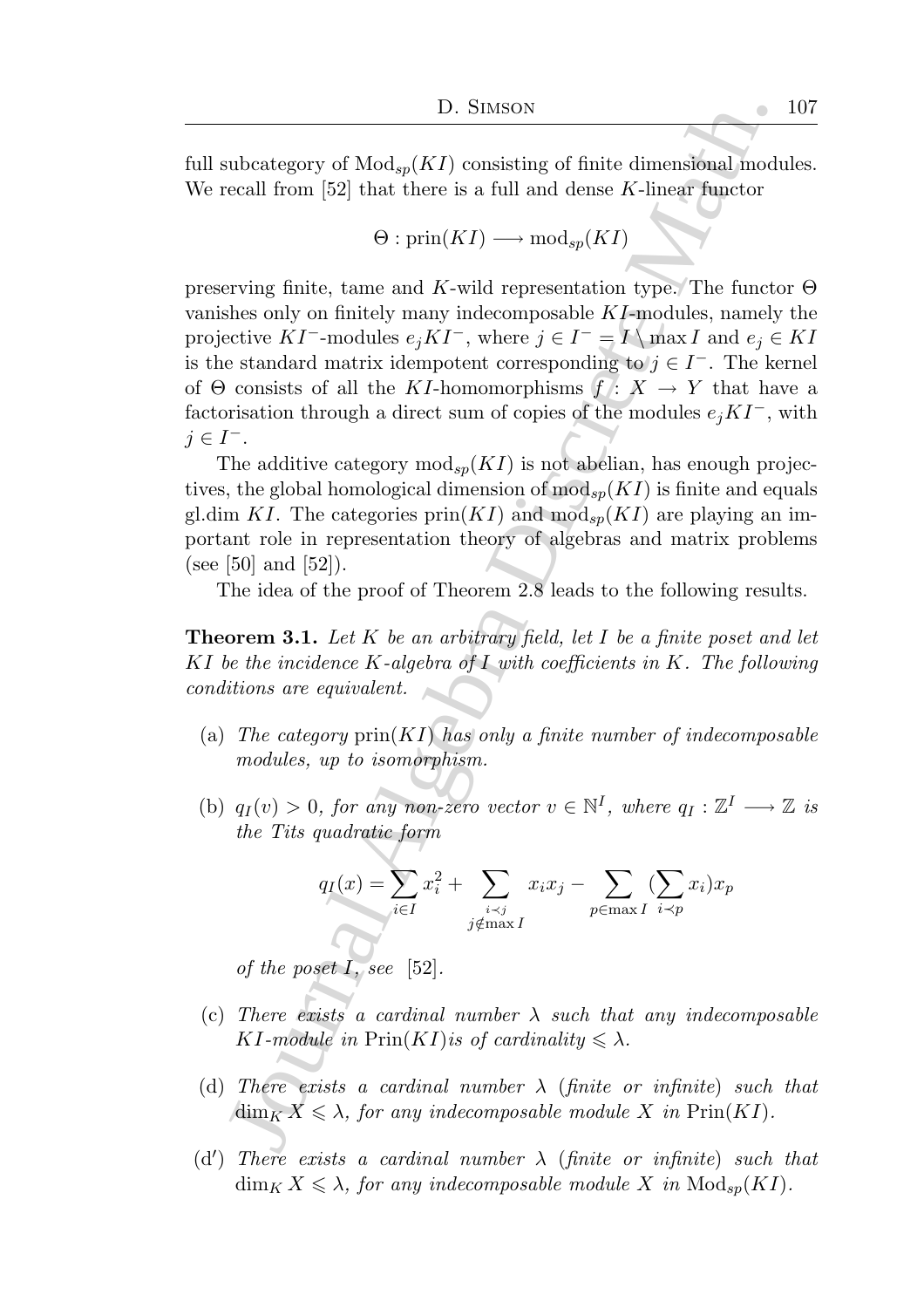Proof. The equivalence of (a) and (b) is proved in [52], and equivalence of (c) and (d) is an easy exercise. Since (a) obviously implies (d), and the equivalence of (d) and (d′ ) easily follows from the properties of the functor  $\Theta: \mathrm{Prin}(KI) \longrightarrow \mathrm{Mod}_{sp}(KI)$  proved in [52], it remains to prove that (d) implies (a).

Suppose, to the contrary, that the category  $\text{prin}(KI)$  has an infinite number of indecomposable modules, up to isomorphism. It follows from [52] that the Tits quadratic form  $q_I : \mathbb{Z}^I \longrightarrow \mathbb{Z}$  is not weakly positive.

We prove that, for each infinite cardinal number  $\lambda$ , there exists an indecomposable module in  $\text{Prin}(KI)$  of dimension  $\geq \lambda$ .

Since  $q_I$  is not weakly positive then, according to [21, Theorem 1.8], any K-algebra  $A$  is isomorphic to an algebra of the form End  $X$ , where X is a module in  $Prin(KI)$ .

LARGE INDECOMPOSABLE MODULES<br>
quivalence of (a) and (b) is proved in [52], and equivalence<br>
is a none secretes. Since (a) obviously implies (d), and<br>  $\psi$  is a none secrete. Since (a) obviously implies (d), and<br>
trin(KT) Let  $\lambda$  be an infinite cardinal number and let  $\mathcal{T}_{\lambda} = \{t_j\}_{j \in T_{\lambda}}$  be a fixed set of cardinality  $2^{\lambda^{\lambda}}$ . Then, for the polynomial K-algebra  $A_{\lambda} = K[\mathcal{T}_{\lambda}]$  in the variables  $t_i \in \mathcal{T}_{\lambda}$  with coefficients in K, there exists a module  $X_{\lambda}$  in Prin(KI) and a K-algebra isomorphism  $A_{\lambda} \cong \text{End}_{KI} X_{\lambda}$ . Since  $A_{\lambda}$  has no non-trivial idempotents then the R-module  $X_{\lambda}$  is indecomposable. One shows, as in the proof of Theorem 2.8, that  $\dim_K X_\lambda > \lambda$ . This finishes the proof of the theorem.

The following corollary is a consequence of Theorem 3.1 and the arguments used in the proof of Corollary 2.9.

**Corollary 3.2.** Let  $K$  be an arbitrary field, I a finite poset and let  $KI$ be the incidence K-algebra of I with coefficients in K. Let  $q_I : \mathbb{Z}^I \longrightarrow \mathbb{Z}$ be the Tits quadratic form of  $I$ . The following conditions are equivalent.

- (a) The category  $\text{prin}(KI)$  has an infinite number of indecomposable modules, up to isomorphism.
- (b) There exists a non-zero vector  $v \in \mathbb{N}^I$  such that  $q_I(v) = 0$ .
- (c) For any cardinal number  $\lambda$  there exists an indecomposable X in  $Prin(KI)$  such that  $\dim_K X > \lambda$ .
- (c') For any cardinal number  $\lambda$  there exists an indecomposable X in  $Mod_{sp}(KI)$  such that  $dim_K X > \lambda$ .
- (d) The category  $\text{Prin}(KI)$  is Fully K-Wild.
- (d') The category  $\text{Mod}_{sp}(KI)$  is weak Fully K-Wild.
- (e) The category  $\text{Prin}(KI)$  is K-Endo-Wild.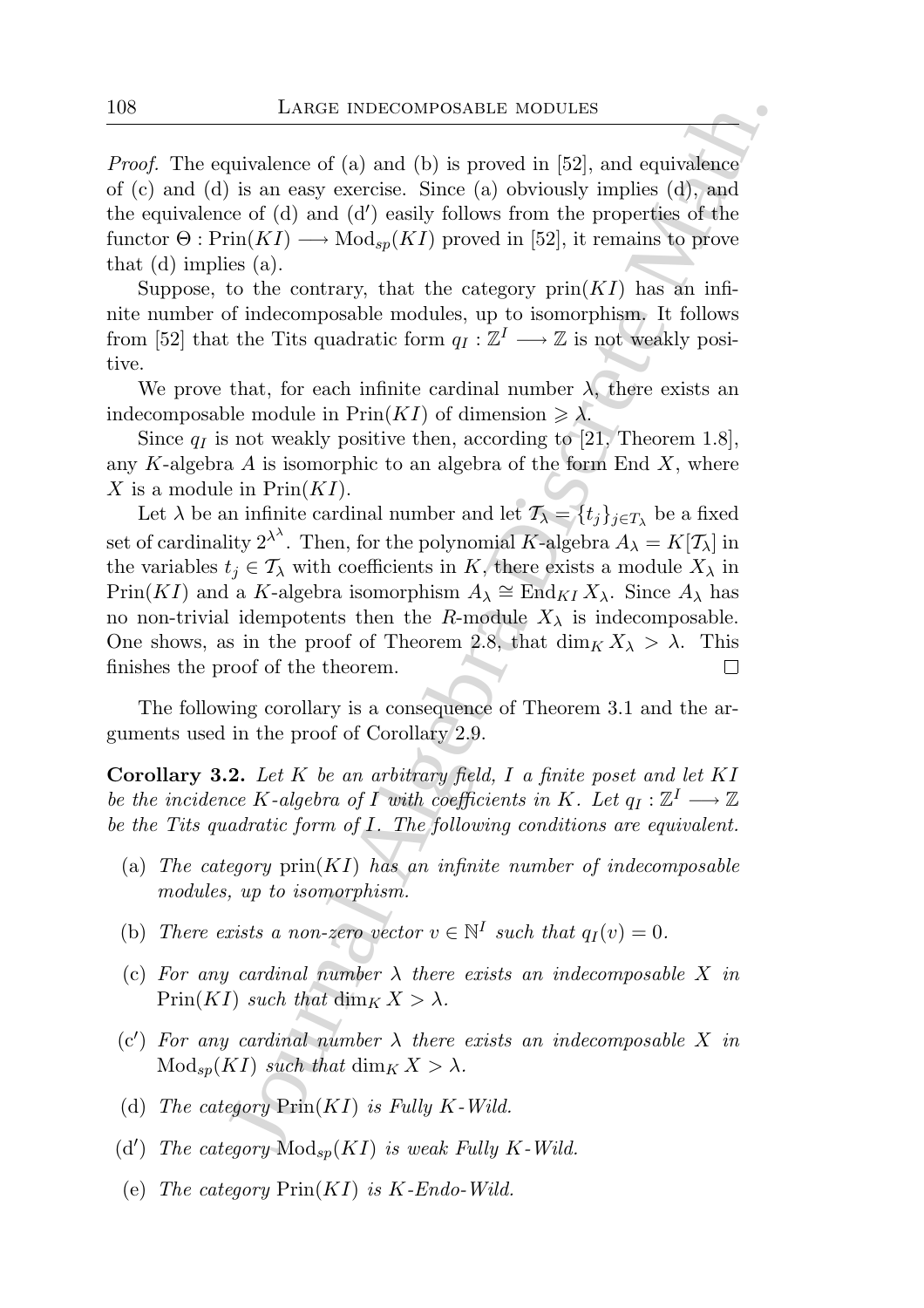# (e') The category  $\text{Mod}_{sp}(KI)$  is K-Endo-Wild.

11. Stuston<br>
12. Stuston<br>
The category Mod<sub>sp</sub> $(KI)$  is  $K$ -Endo-Wild.<br>
f). By Theorem 3.1, the conditions (a), (c) and (c) are equival<br>
orser, the conditions (a) and (b) are conjustent, because, by<br>
orser, the conditions *Proof.* By Theorem 3.1, the conditions  $(a)$ ,  $(c)$  and  $(c')$  are equivalent. Moreover, the conditions (a) and (b) are equivalent, because, by [52, Theorem 3.1], the existence of a non-zero vector  $v \in \mathbb{N}^I$  such that  $q_I(v) \leq$ 0 implies that  $I$  contains, as a peak subposet, any of the critical posets  $\mathcal{P}_1,\ldots,\mathcal{P}_{114}$  listed in [52, Section 5], say I contains  $\mathcal{P}_j$ . Let  $\boldsymbol{\mu}_{\mathcal{P}_j} \in \mathbb{N}^{\mathcal{P}_j}$  be the vector in Kerq<sub> $\mathcal{P}_j$ </sub>, shown in [52, Section 5], such that Kerq $\mathcal{P}_j = \mathbb{Z}\mu_{\mathcal{P}_j}$ . Then  $q_I(\overline{\mu}_{\mathcal{P}_j})=0$ , where  $\overline{\mu}_{\mathcal{P}_j} \in \mathbb{N}^I$  is an obvious extension of  $\mu_{\mathcal{P}_j}$  defined by the formulae  $(\overline{\boldsymbol{\mu}}_{\mathcal{P}_j})_s = (\boldsymbol{\mu}_{\mathcal{P}_j})_s$  for  $s \in \mathcal{P}_j$ , and  $(\overline{\boldsymbol{\mu}}_{\mathcal{P}_j})_s = 0$  for  $s \notin \mathcal{P}_j$ .

Now we prove the implications (a) $\Rightarrow$ (d) and (a) $\Rightarrow$ (d'). Assume that the category  $\text{prin}(KI)$  is of infinite representation type. It follows from [21, Theorem 1.7] and [31, Theorem 3.16] that there exist a fully faithful K-linear functors

$$
H: \text{Mod}\,\Gamma_2(K) \longrightarrow \text{Prin}(KI) \quad \text{and} \quad H': \text{Mod}\,\Gamma_2(K) \longrightarrow \text{Mod}_{sp}(KI),
$$

where  $\Gamma_2(K)$  is the Kronecker K-algebra, and the functor H is exact. On the other hand, by [22, Theorem 1.2], for any K-algebra A there exists a fully faithful exact K-linear functor Mod  $A \longrightarrow$  Mod  $\Gamma_2(K)$ . It follows that the category  $\text{Prin}(KI)$  is Fully K-Wild and the category  $Mod_{sp}(KI)$  is weak Fully K-Wild.

The implications  $(d) \Rightarrow (e)$  and  $(d') \Rightarrow (e')$  are a consequence of Corollary 2.7. Since the remaining implications  $(e) \Rightarrow (a)$  and  $(e') \Rightarrow (a)$  follow in a similar way as  $(d) \Rightarrow (a)$  in the proof of Corollary 2.9, the proof is complete. 囗

We finish this section with a discussion of  $K$ -endo-wildness of the category  $mod_{\text{sn}}(KI)$ .

**Proposition 3.3.** Let  $K$  be an arbitrary field, I a finite poset and let  $KI$ be the incidence K-algebra of I with coefficients in K. Let  $q_I : \mathbb{Z}^I \longrightarrow \mathbb{Z}$ be the Tits quadratic form of I. The following conditions are equivalent.

- (a) The category  $\text{prin}(KI)$  is fully K-wild if and only if there exists a non-zero vector  $v \in \mathbb{N}^I$  such that  $q_I(v) = -1$ .
- (b) If the category  $\text{prin}(KI)$  is fully K-wild then the category  $\text{mod}_{sp}(KI)$  is weak fully K-wild and K-endo-wild.

Outline of proof. (a) Assume that the category  $\text{prin}(KI)$  is fully K-wild. By  $[30,$  Theorem 1.3, the poset I contains, as a peak subposet, a poset  $H$  isomorphic to one of the hypercritical posets listed in [29, Table 2], up to peak-reduction procedure. It is shown in [29, Lemma 5.6] that each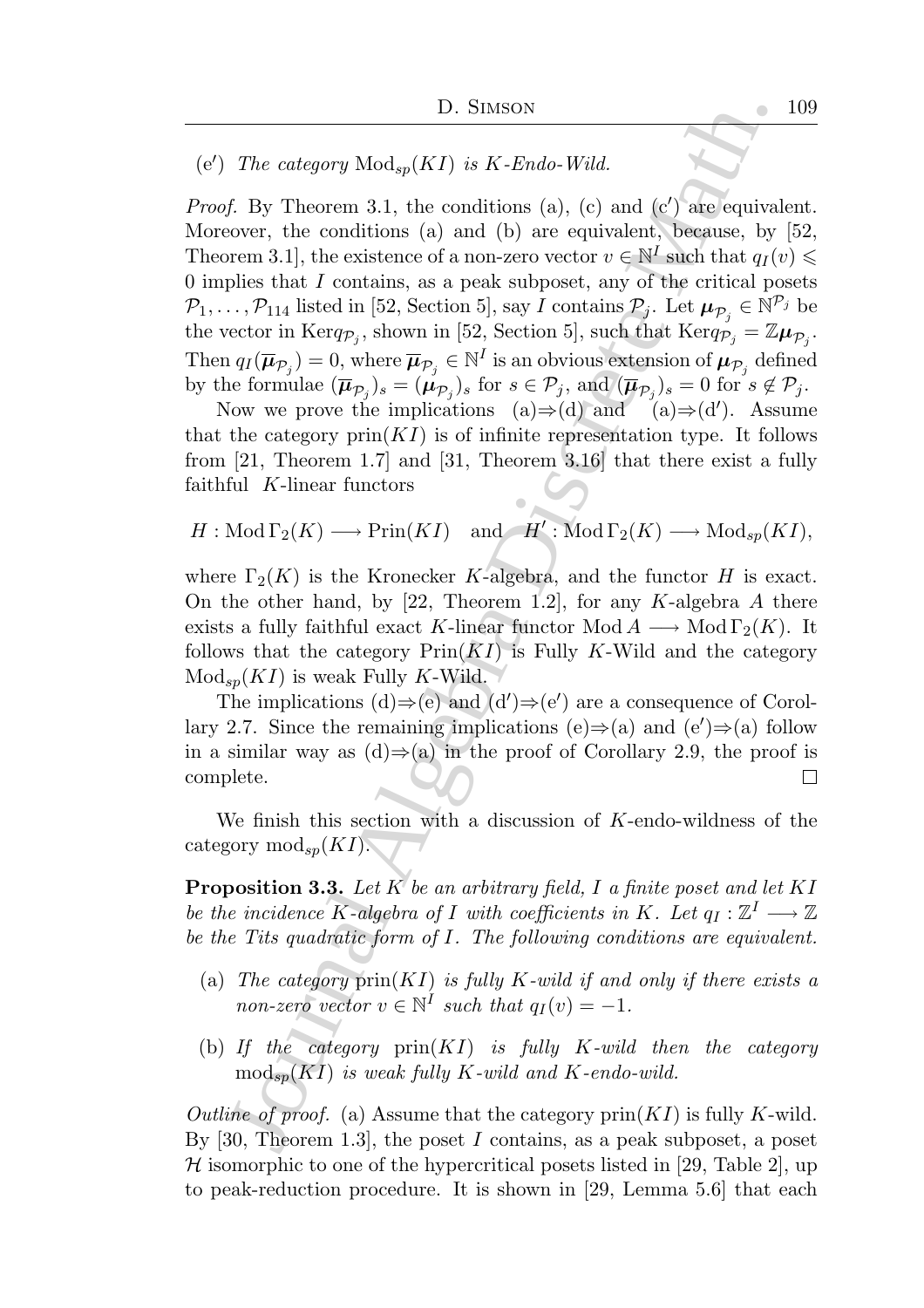such a poset has the form  $\mathcal{H} = \mathcal{P} \cup \{a\}$ , where  $\mathcal P$  is isomorphic to one of the critical posets  $\mathcal{P}_1, \ldots, \mathcal{P}_{110}$  shown in [29, Table 1] and  $a \in \mathcal{H}$  is a point (marked as a black point in [29, Table 2]) such that the index

$$
\mathrm{ind}_{\mathcal{P}}^{\mathcal{H}}(a) = 2(\eta_a, \overline{\boldsymbol{\mu}}_{\mathcal{P}})_{\mathcal{H}}
$$

LARGE INDECOMPOSABLE MODULES<br>
has the form  $\mathcal{H} = \mathcal{P} \cup \{a\}$ , where  $\mathcal{P}$  is isomorphic to one<br>
posets  $\mathcal{P}_1, ..., \mathcal{P}_{10}$  shown in [29, Table 1] and  $a \in \mathcal{H}$  is,<br>
d as a black point in [29, Table 2]) such tha is negative, where  $\eta_a \in \mathbb{Z}^{\mathcal{H}}$  is the a-th standard basis vector,  $\mu_p \in \mathbb{Z}^{\mathcal{P}}$ is the vector shown in [29, Table 1] such that Ker  $q_p = \mathbb{Z}\mu_p$ ,  $(-,-)_{\mathcal{H}}$ :  $\mathbb{Z}^{\mathcal{H}} \times \mathbb{Z}^{\mathcal{H}} \longrightarrow \mathbb{Z}$  is the symmetric  $\mathbb{Z}$ -bilinear form associated to the Tits form  $q_H$  and  $\overline{\mu}_H \in \mathbb{Z}^H$  is defined by the formulae  $\overline{\mu}_H(t) = \mu_P(t)$  for  $t \in \mathcal{P}$ , and  $\overline{\mu}_{\mathcal{H}}(a) = 0$ .

A case by case inspection of the posets in [29, Table 2] shows that  $\text{ind}_{\mathcal{P}}^{\mathcal{H}}(a) = -2$ , if  $\mathcal{H}$  is one of the posets  $\mathcal{N}_1^*, \tilde{\mathbb{A}}_{3,1}^*, \tilde{\mathbb{A}}_{3,2}^*, \tilde{\mathbb{D}}_{4,2}^*, \tilde{\mathbb{D}}_{n+6,8}^*$  and  $\mathcal{H}_{24}$ , whereas  $\text{ind}_{\mathcal{P}}^{\mathcal{H}}(a) = -1$  for the remaining posets listed in [29, Table 2. Define the vector  $\mathbf{w}_{\mathcal{H}} \in \mathbb{Z}^{\mathcal{H}}$  by the formula

$$
\mathbf{w}_{\mathcal{H}} = \begin{cases} \eta_a + \overline{\mu}_{\mathcal{H}}; & \text{if } \mathrm{ind}_{\mathcal{P}}^{\mathcal{H}}(a) = -2, \\ \eta_a + 2\overline{\mu}_{\mathcal{H}}; & \text{if } \mathrm{ind}_{\mathcal{P}}^{\mathcal{H}}(a) = -1. \end{cases}
$$

It follows that  $q_{\mathcal{H}}(\mathbf{w}_{\mathcal{H}}) = -1$ . Indeed, if  $\text{ind}_{\mathcal{P}}^{\mathcal{H}}(a) = -2$ , then  $\mathbf{w}_{\mathcal{H}} =$  $\eta_a + \overline{\boldsymbol{\mu}}_{\mathcal{H}}$  and

$$
q_{\mathcal{H}}(\mathbf{w}_{\mathcal{H}}) = (\mathbf{w}_{\mathcal{H}}, \mathbf{w}_{\mathcal{H}})_{\mathcal{H}} = q_{\mathcal{H}}(\overline{\boldsymbol{\mu}}_{\mathcal{H}}) + \mathrm{ind}_{\mathcal{P}}^{\mathcal{H}}(a) + q_{\mathcal{H}}(\eta_a) = -2 + 1 = -1.
$$

Similarly, if  $\text{ind}_{\mathcal{P}}^{\mathcal{H}}(a) = -1$ , then  $\mathbf{w}_{\mathcal{H}} = \eta_a + 2\overline{\boldsymbol{\mu}}_{\mathcal{H}}$  and

$$
q_{\mathcal{H}}(\mathbf{w}_{\mathcal{H}}) = (\mathbf{w}_{\mathcal{H}}, \mathbf{w}_{\mathcal{H}})_{\mathcal{H}} = 4q_{\mathcal{H}}(\overline{\boldsymbol{\mu}}_{\mathcal{H}}) + 2\mathrm{ind}_{\mathcal{P}}^{\mathcal{H}}(a) + q_{\mathcal{H}}(\eta_a) = -2 + 1 = -1.
$$

Since the poset I contains  $H$ , as a peak subposet, then obviously  $q_I(\overline{\mathbf{w}}_{\mathcal{H}}) = -1$ , where  $\overline{\mathbf{w}}_{\mathcal{H}} \in \mathbb{N}^I$  is an obvious extension of the corresponding vector  $w_{\mathcal{H}}$ . The converse implication in the statement (a) follows from [30, Theorem 1.3].

(b) Assume that the category  $\text{prin}(KI)$  is fully K-wild and let H be a hypercritical peak subposets of I chosen as in the proof of (a) above. A case by case inspection of the poset listed in [30, Table 1] shows that there exists a minimal element  $a \in \mathcal{H}^- = \mathcal{H} \setminus \max \mathcal{H}$  such that

- (1) the subposet  $a^{\triangle} = \{j \in \mathcal{H}^-; j \succeq a\}$  of  $\mathcal{H}^-$  is linearly ordered,
- (2) the elements of  $a^{\triangle}$  are incomparable with all elements of  $\mathcal{H}^- \setminus a^{\triangle}$ , and
- (3) the subposet  $\mathcal{H}'_a = \mathcal{H} \setminus \{a\}$  of  $\mathcal{H}$  is of infinite prinjective type and every proper subposet of  $\mathcal{H}'_a$  is of finite prinjective type.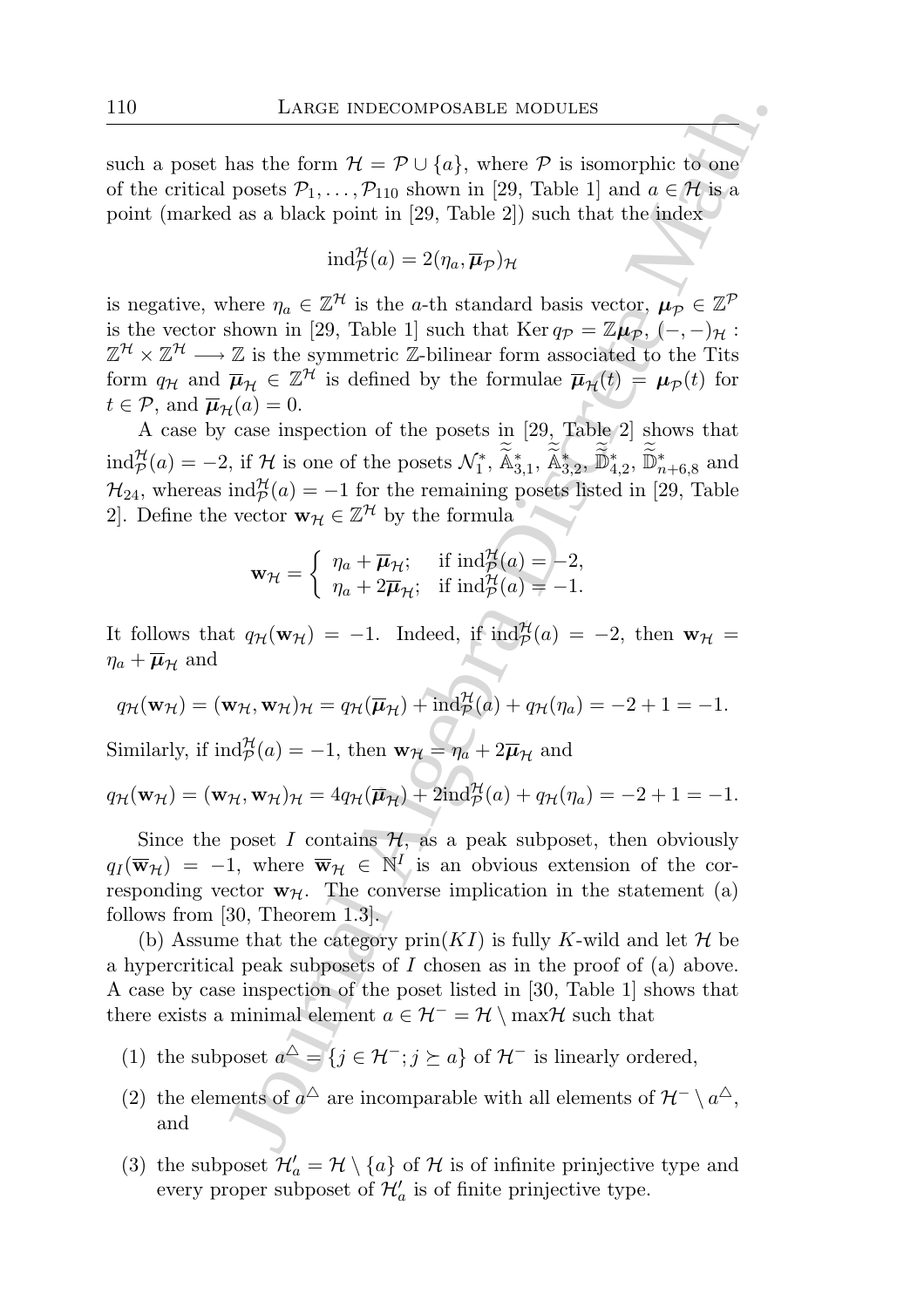Consider the Z-linear map  $\widehat{\ell}_a : \mathbb{Z}^{\mathcal{H}} \longrightarrow \mathbb{Z}$  defined by the formula

$$
\widehat{\ell}_a(v) = \sum_{a \prec p \in \max \mathcal{H}} \sum_{i \prec p} v(i) - \sum_{i \succ a} v(i), \qquad (3.4)
$$

for any  $v \in \mathbb{Z}^I$ , see [31, (3.5)].

Following the idea of the proof of Lemma 3.8 in [30] and of Theorem 3.6 in [31] (or by applying Corollary 3.17 in [28]) one can show that there exists an indecomposable non-projective module U in  $\text{prin}(K{\mathcal H}'_a) \cap$  $\text{mod}_{sp} K \mathcal{H}'_a$  such that  $\text{End}_{K \mathcal{H}'_a} U \cong K$  and  $\widehat{\ell}_a(\text{cdn}\widehat{U}) \geq 3$ , where  $\widehat{U}$  is a  $K\mathcal{H}$ -module obtained from U by completing it with the zero space over a and  $\mathbf{cdn}\hat{U} \in \mathbb{N}^I$  is the coordinate vector of the module  $\hat{U}$ , see [52]. It follows from [31, Lemma 3.4] that

- the indecomposable  $K\mathcal{H}$ -module  $P_a = e_a K\mathcal{H}$  is hereditary projective and belongs to  $\text{prin}(K\mathcal{H})\cap \text{mod}_{sp}K\mathcal{H}'_a$ ,
- the module  $\widehat{U}$  belongs to  $\text{prin}(K\mathcal{H}) \cap \text{mod}_{sp}K\mathcal{H}'_a$ ,
- $\text{Hom}_{\cancel{K}\mathcal{H}}(\widehat{U}, P_a) = 0$ ,  $\text{Hom}_{\cancel{K}\mathcal{H}}(P_a, \widehat{U}) = 0$ ,  $\text{End }P_a \cong K$  and End  $\widehat{U} \cong$  End  $U \cong K$ , and

• 
$$
\dim_K \operatorname{Ext}^1_{K\mathcal{H}}(\widehat{U}, P_a) = \widehat{\ell}_a(\mathbf{cdn}\widehat{U}) \geq 3.
$$

D. Studies the Z-linear map  $\hat{\ell}_a : \mathbb{Z}^{N} \longrightarrow \mathbb{Z}$  defined by the formula<br>
sider the Z-linear map  $\hat{\ell}_a : \mathbb{Z}^{N} \longrightarrow \mathbb{Z}$  defined by the formula<br>  $\hat{\ell}_a(v) = \sum_{a \sim p \in \mathbb{Z}^{N}} \sum_{v} v(i) - \sum_{b \sim a} v(i),$ <br>
any  $v \in \mathbb{Z}^{I}$ It follows that for  $V = P_a$  and U we get a fully faithful exact K-linear  $\text{functor } T_{V, \widehat{U}} : \text{mod} \begin{pmatrix} K & \bar{K}^3 \ 0 & K \end{pmatrix}$  $0\quad K$  $\overline{ }$  $\longrightarrow \text{mod}(K\mathcal{H})$ . Since the modules  $V = P_a$ and  $\hat{U}$  are both prinjective and socle projective and the subcategory  $(\text{prin}K\mathcal{H}) \cap \text{mod}_{sp}K\mathcal{H}$  of  $\text{mod}(K\mathcal{H})$  is closed under forming extensions, then the image of  $T_{V,\widehat{U}}$  is contained in (prin $K\mathcal{H}$ ) ∩ mod<sub>sp</sub> $K\mathcal{H}$  (see the proof of Lemma 3.6 in [30]).

The above remains also valid if the poset  $\mathcal H$  is peak-reducible to a hypercritical poset listed in [30, Table 1] (apply the arguments used in the proof of Theorem 3.16 in [31]).

Consider the pair of fully faithful  $K$ -linear functors

$$
\mod \binom{K}{0} \overset{K^3}{\xrightarrow{}} \overset{T_{V,\widehat{U}}}{\xrightarrow{}} \mod_{sp} K\mathcal{H} \overset{T_{\mathcal{H}}}{\xrightarrow{}} \mod_{sp} K I,
$$

where  $T_H$  is the subposet induced functor [31, (3.13)]. Since there is a fully faithful K-linear exact functor modf  $k\langle t_1, t_2\rangle$ — $\longrightarrow$ mod  $\begin{pmatrix} K & K^3 \\ 0 & K \end{pmatrix}$  $\setminus$ , 0 K see [5] and [50, Section 14.2], then the category  $\text{mod}_{sp} K I$  is weak fully K-wild and, according to Lemma 2.7, it is K-endo-wild.  $\Box$ 

**Remark 3.5.** We do not know if the K-endo-wildness of  $\text{mod}_{sp}(KI)$ implies that the categories  $\text{mod}_{sp}(KI)$  and  $\text{prin}(KI)$  are fully K-wild.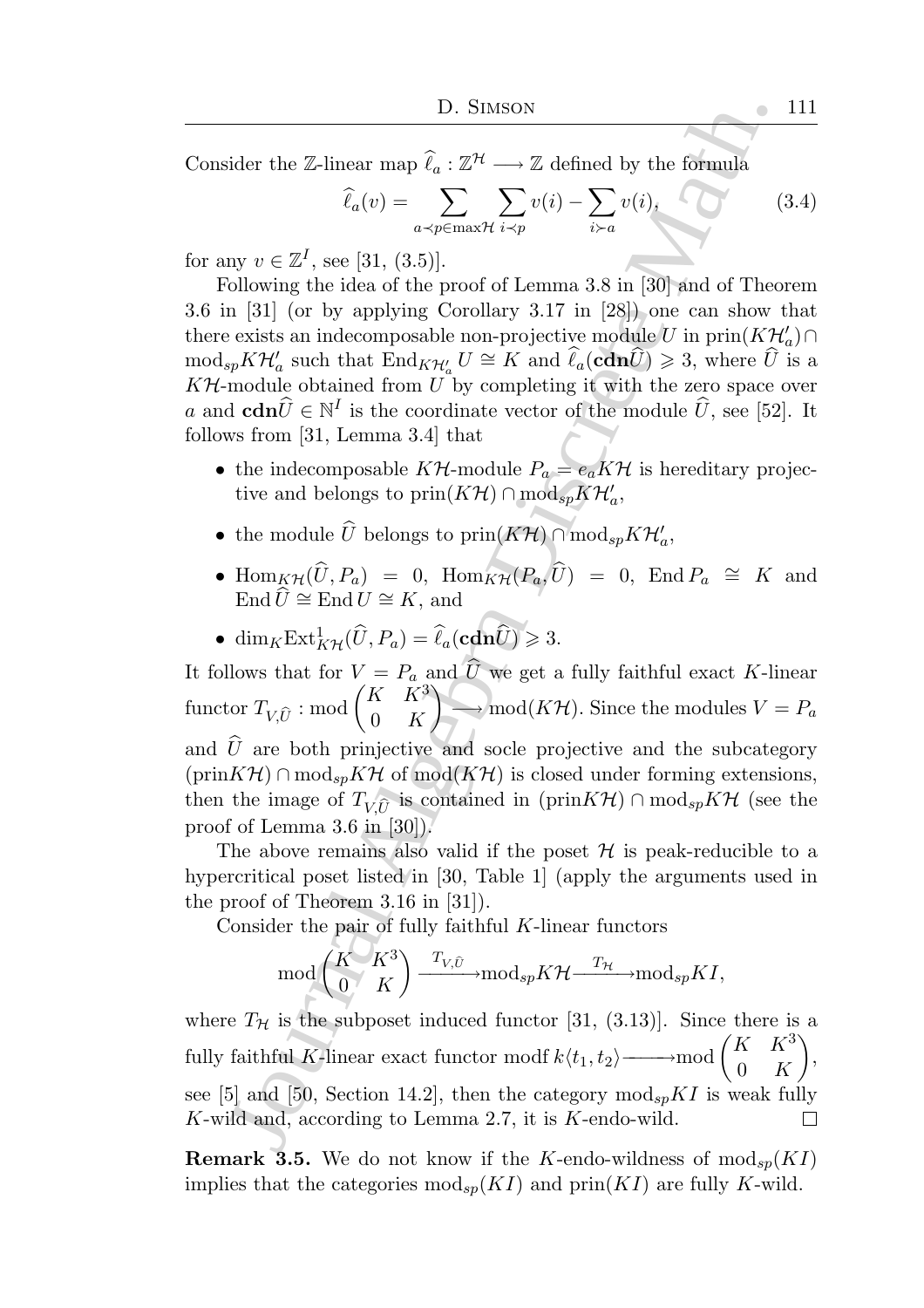# 4. The pure semisimplicity problem

It is well known that a ring  $R$  is of finite representation type if and only if R is right pure semisimple and R is left pure semisimple (see [2], [40], [44], [46], [64]). However, the following pure semisimplicity conjecture

 $(pss_R)$  A right pure semisimple ring R is of finite representation type

remains an open problem (see [3] and [46], [49], [53], [54]). The problem is related with the following old problem of Köthe  $[33]$ :

"Give a characterisation of unitary rings R such that every left Rmodule and every right R-module is a direct sum of cyclic modules", see Ringel [37] for more details.

In [27], Ivo Herzog proves the conjecture  $(\mathbf{pss}_R)$  for arbitrary quasi-Frobenius ring R and for arbitrary PI-ring R. An alternative proof of  $(pss<sub>R</sub>)$ , for any PI-ring R, was given later by Krause [34] and by Schmidmeier [42].

It was shown by the author in Corollaries 3.16 and 5.1 of [53] that the conjecture ( $\mathbf{pss}_R$ ) has a positive solution for all rings R if and only if for any pair of division rings  $F, G$  and any simple  $F-G$ -bimodule  $F M_G$  such that dim  $M_G$  is finite and dim $F M = \infty$  one can construct an indecomposable right module of infinite length over the hereditary right artinian ring

$$
R_M = \begin{pmatrix} F & F M_G \\ 0 & G \end{pmatrix}
$$

or equivalently, one can construct a sequence  $X_1 \stackrel{f_1}{\rightarrow} X_2 \rightarrow \cdots \rightarrow X_m \stackrel{f_m}{\rightarrow}$  $X_{m+1} \rightarrow \cdots$ , where  $X_1, X_2, \ldots$  are indecomposable right  $R_M$ -modules of finite length and  $f_1, f_2, \ldots$  are non-isomorphisms such that

$$
f_m f_{m-1} \cdots f_2 f_1 \neq 0
$$

for any  $m > 1$ .

LARGE INDECOMPOSABLE MODULES<br>
The semisimplicity problem<br>
wan that a ring R is of finite representation type if and<br>
ght pure semisimple and R is left pure semisimple<br>
[see [2],<br>
[64]). However, the following pure semisim It follows that if there is a counter-example  $R$  to the pure semisimplicity conjecture, then there exists a hereditary counter-example of the form  $R_M$ , where F, G are division rings and  $\mathbb{F}M_G$  is a simple F-Gbimodule such that dim  $M_G$  is finite, dim<sub>F</sub> M is infinite and the infinite dimension-sequence  $\mathbf{d}_{-\infty}(F G_G)$  associated to the bimodule  $_F G_G$  in [58, 4.2] satisfies the conditions [54, Proposition 3.1 (b)].

On the other hand it was shown in [53] how a construction of a counter-example R to the pure semisimplicity conjecture depends on a generalized Artin problem for division ring extensions, which is much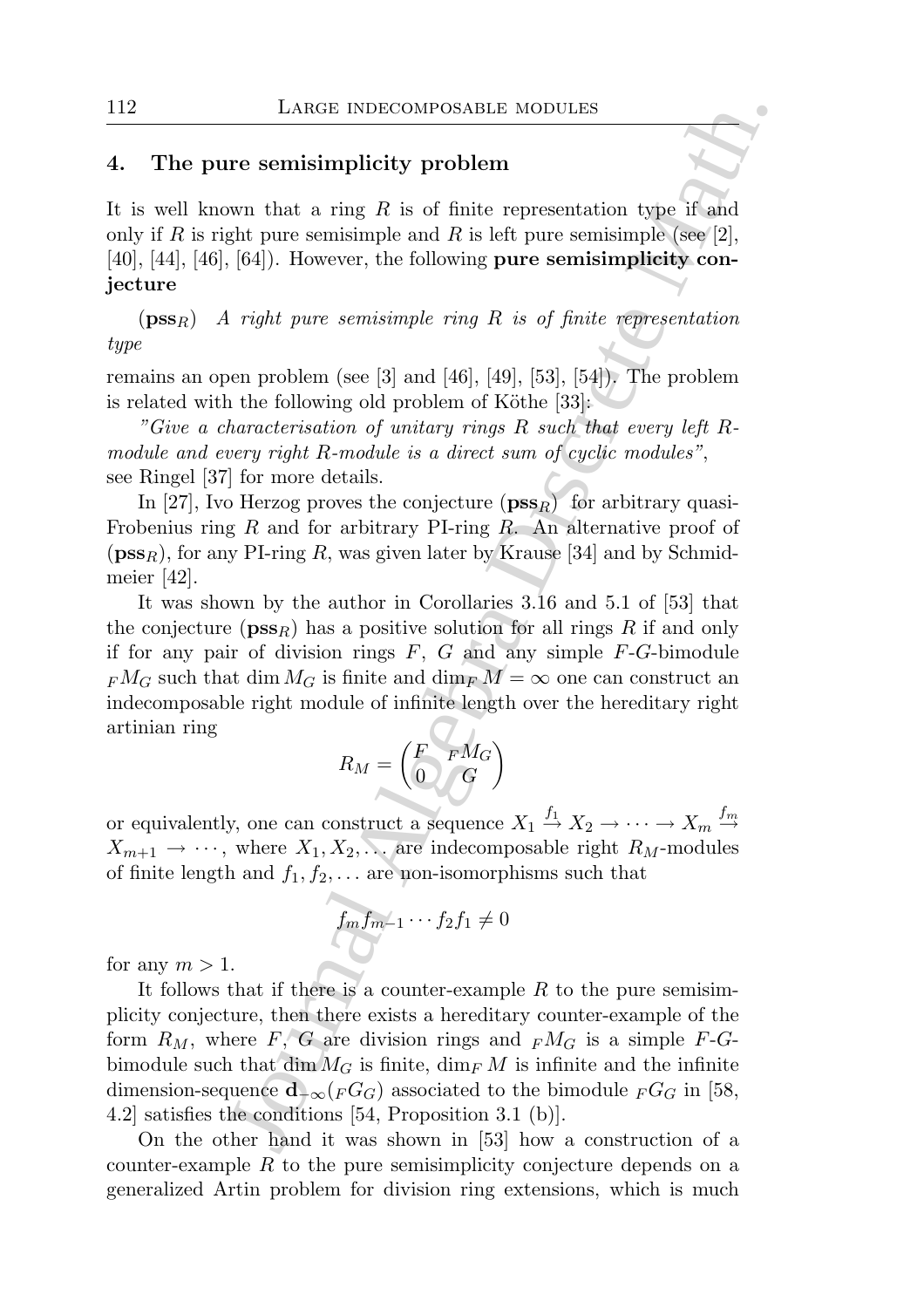more difficult than Artin′ s problem for division ring extensions solved by Cohn in [7] and by Schofield in [43] (see also [55, Section 2], [57]).

It was shown in [53] how a problem of finding a counter-example to the pure semisimplicity conjecture  $(\mathbf{pss}_R)$  formulated below depends on the existence of a division ring embedding  $F\subseteq G$  such that  $\dim_F G$  is infinite,  $\dim G_F$  is finite and countably many additional dimension conditions are satisfied. In other words the existence of such an embedding  $F \subseteq G$  is a generalized version of an Artin problem for division ring extensions solved in [7], [43] (see also [55, Section 2] and  $[57]$ .

In particular, it was shown in [54] that the hereditary ring

$$
R_G = \begin{pmatrix} F & G \\ 0 & G \end{pmatrix}
$$

is a counter-example to the pure semisimplicity conjecture, if  $F \subseteq G$ is a pair of division rings such that the infinite dimension-sequence  $\mathbf{d}_{-\infty}(FG_G)$  of the bimodule  $FG_G$  (see [58, (4.2)]) is the sequence

$$
\boldsymbol{\omega}=(\ldots,2,2,\ldots,2,2,1,\infty)
$$

In the recent paper [58] we develop a technique introduced in [54] for constructing a class of potential counter-examples to the pure semisimplicity conjecture by means of suitable division ring extensions. We construct there a set  $\mathcal{DS}_{pss}$  of cardinality  $2^{\aleph_0}$  consisting of sequences

$$
v=(\ldots,v_{-m},v_{-m+1},\ldots,v_{-2},v_{-1},v_0,\infty)
$$

D. Stusson<br>
1D. Stusson<br>
1D. Stusson ing extensions solved in it) in the viable of the informal and the space and division ing extensions solved with the 180 (sec also [55, Section 2], [57]). Semi-mathemoletic consists of with  $v_i \in \mathbb{N}$ , (see [58, Definition 4.4]) in such a way that the hereditary right artinian ring  $R_M$  shown in (2.3) is a counter-example to the pure semisimplicity conjecture, if F and G is a pair of division rings, and  $_F M_G$ is a F-G-bimodule such that the infinite dimension-sequence  $\mathbf{d}_{-\infty}({}_{F}M_G)$ of the bimodule  $_{F}M_{G}$  (see [58, (4.2)]) belongs to  $\mathcal{DS}_{pss}$ . Since the set  $\mathcal{DS}_{pss}$  is of cardinality  $\mathfrak{c} = 2^{\aleph_0}$  the result can observably help in finding a suitable pair of division rings  $F, G$  and an  $F-G$ -bimodule  $_F M_G$  such that  $\mathbf{d}_{-\infty}(F M_G) \in \mathcal{DS}_{pss}$  and the ring  $R_M$  is a counter-example to the pure semisimplicity conjecture. On the other hand, this result might discourage people from seeing an easy solution of the pure semisimplicity conjecture.

The reader is referred to [55, Section 2] and [58] for a brief introduction to Artin′ s problems and related problems in the representation theory of artinian rings. We use here the notation introduced in [58] (see also [4], [50]).

The following problem was stated in [58].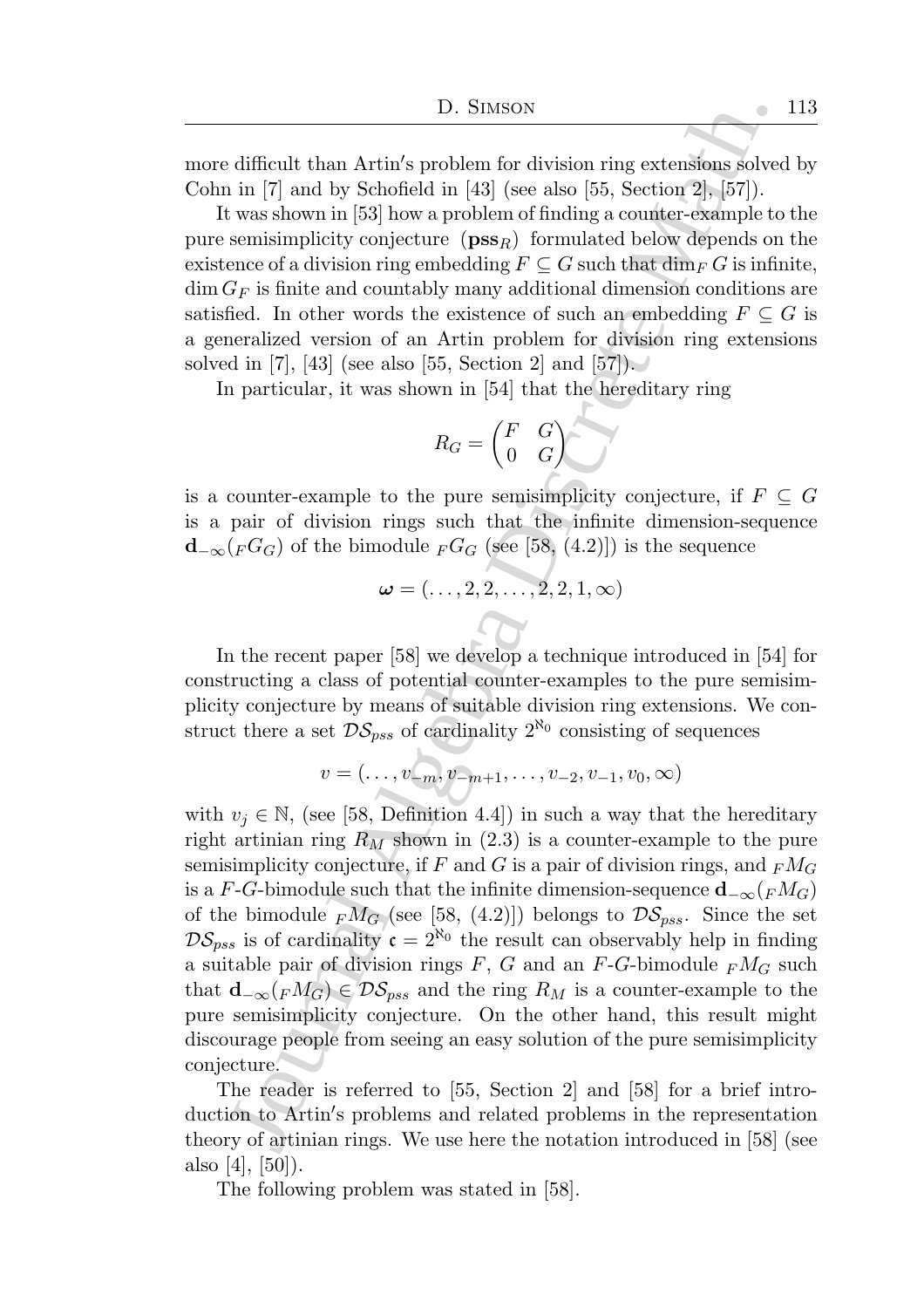**Problem 4.1.** Assume that F, G are division rings,  $F\overline{M_G}$  is F-G-bimodule such that the associated infinite dimension-sequence  $\mathbf{d}_{-\infty}({}_F{M}_G)$  belongs to  $\mathcal{DS}_{pss} = \mathcal{DS}_{pss}^{(1)} \cup \mathcal{DS}_{pss}^{(2)}$ . In relation to questions of Auslander [3, p.11] the following two problems arise.

(a) Find a decomposition of the right  $R_M$ -module

$$
L(Q_M) = \prod_{m=0}^{\infty} Q_m^{(0)} / \bigoplus_{m=0}^{\infty} Q_m^{(0)} \tag{4.2}
$$

in a direct sum of indecomposable modules, where  $Q_1^{(0)}$  $\binom{0}{1}, Q_2^{(0)}, \ldots,$  $Q_m^{(0)},\ldots$  is the complete set, up to isomorphism, of the preinjective  $R_M$ -modules shown in [58, (2.8)].

(b) Give a characterization of F-G-bimodules  $\overline{F}M_G$  for which the  $R_M$ module  $L(\mathcal{Q}_M)$  is projective.

We note that if  $<sub>F</sub>M<sub>G</sub>$  is an *F*-*G*-bimodule as in 4.1 and satisfies</sub> the condition dim  $F\mathcal{M} = \infty$ , then the hereditary ring  $R_M$  is right pure semisimple and representation-infinite. Hence the  $R_M$ -module  $L(\mathcal{Q}_M)$  is a direct sum of indecomposable modules and, according to [3, Proposition 2.4,  $L(Q_M)$  has an indecomposable projective direct summand, because, in view of the condition dim  $F\mathcal{M} = \infty$ , every indecomposable module in mod  $(R_M)$  is either preinjective or projective (see [58, Proposition 4.17]).

LARGE INDECOMPOSABLE MODULES<br>
1. Assume that F, G are division rings,  $rM_G$  is<br>  $s$  such that the associated infinite dimension-sequence<br>
colongs to  $DS_{\text{BS}}$ . Dogs( $DS_{\text{BS}}$ ),  $T$  redation to mestions<br>
[3, p.14] the foll A partial answer to the Problem 4.1 (b) was recently given by Okoh [35]. It is shown there that the  $R_M$ -module  $L(\mathcal{Q}_M)$  is projective, for every F-G-bimodule  $\bar{F}M_G$  such that  $\dim F M = \infty$  and the dimension-sequence  $\mathbf{d}_{-\infty}({}_F M_G)$  belongs to  $\mathcal{DS}_{pss} = \mathcal{DS}_{pss}^{(1)} \cup \mathcal{DS}_{pss}^{(2)}$ . It follows that the module  $L(\mathcal{Q}_M)$  is a direct sum of copies of two indecomposable projective right  $R_M$ -modules: the simple direct summand  $P_0 =$  $(0 \ 0)$  $0 \quad G$  $\tilde{\setminus}$ of  $R_M$  and the non-simple one  $P_1 =$  $\begin{pmatrix} F & F M_G \\ 0 & 0 \end{pmatrix}$ . Unfortunately, the multiplicities the modules  $P_0$  and  $P_1$  appear in  $L(\mathcal{Q}_M)$ , as direct summands, are not yet determined.

It would be also interesting to know if the condition dim  $F\mathcal{M} =$  $\infty$  is necessary for the projectivity of the module  $L(\mathcal{Q}_M)$ , in case the dimension-sequence  $\mathbf{d}_{-\infty}({}_F M_G)$  belongs to  $\mathcal{DS}_{pss} = \mathcal{DS}_{pss}^{(1)} \cup \mathcal{DS}_{pss}^{(2)}$ .

There is a close connection of the pure semisimplicity conjecture to the following product conjecture of Okoh [35] (see also [3]).

**Product Conjecture 4.3.** Assume that R is an arbitrary ring with an identity element and let  $\{M_i\}_{i\in\mathcal{Z}}$  be an infinite family of pairwise nonisomorphic indecomposable finitely generated right R-modules. Then the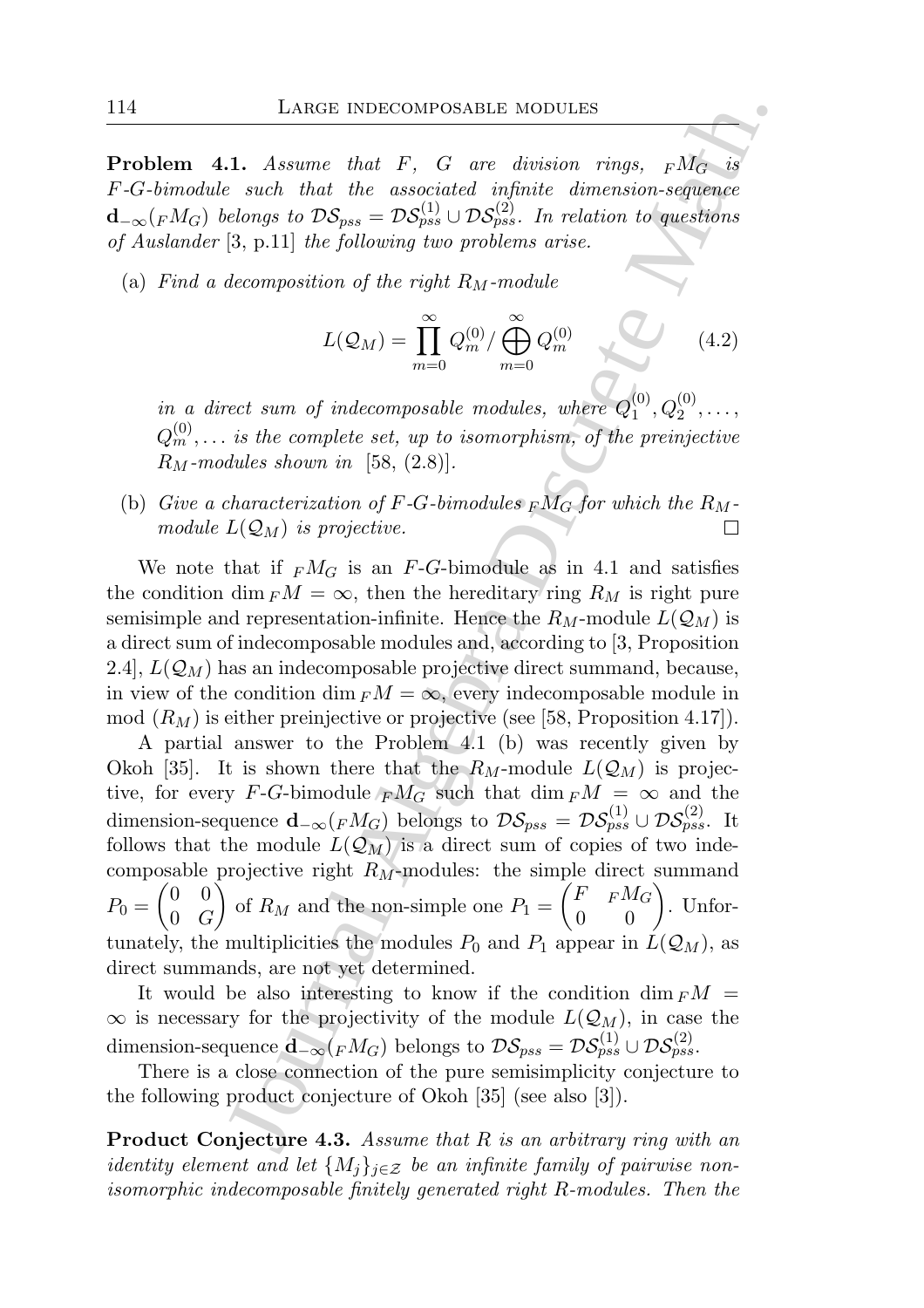product  $\prod M_j$  is not a direct sum of indecomposable finitely generated j∈Z right R-modules.

Note that the product conjecture for an artinian ring  $\overline{R}$  implies the pure semisimplicity conjecture for R.

# Acknowledgement

The author would like to thank Dr. N. V. Dung for useful remarks and comments.

# References

- [1] I. Assem and A. Skowroński, Multicoil algebras, in Proceedings of the Sixth International Conference on Representations of Algebras, Canadian Mathematical Society Conference Proceedings, AMS, Vol. 14, 1993, pp. 29–68.
- [2] M. Auslander, Representation theory of artin algebras II, Comm. Algebra 1(1974), 269–310.
- [3] M. Auslander, Large modules over artin algebras, in "Algebra, Topology and Category Theory", pp. 3–17, Academic Press, New York, 1976.
- [4] M. Auslander, I. Reiten and S. Smalø, "Representation Theory of Artin Algebras", Cambridge Studies in Advanced Mathematics 36, Cambridge University Press, 1995.
- [5] Brenner, S. Decomposition properties of some small diagrams of modules, in Symposia Mathematica, Academic Press, New York, 13 (1974), pp. 127-141.
- [6] S. Brenner and C.M. Ringel, Pathological modules over tame rings, J. London Math. Soc., 14(1976), 207–215.
- [7] P. M. Cohn, Quadratic extensions of skew fields, Proc. London Math. Soc., 11(1961), 531–556.
- [8] A. L. S. Corner, Every countable reduced torsion-free ring is an endomorphism ring, Proc. London Math. Soc., 13(1963), 687–710.
- [9] A. L. S. Corner, Endomorphism algebras of large modules with distinguished submodules, J. Algebra, 11(1969), 155–185.
- [10] A. L. S. Corner, Fully rigid systems of modules, Rend. Sem. Mat. Univ. Padova, 82(1989), 55–66.
- 10. Stutson<br>
10. Stutson<br>
10. Stute and the composable findeling gener<br>
17.  $\overline{i} \in \mathbb{Z}$ <br>
17.  $R_{\text{non}}$  and a direct sum of indecomposable findeling gener<br>
17.  $R_{\text{non}}$ <br>
17.  $R_{\text{non}}$  and a skownedicture for an artini [11] W. Crawley-Boevey, Modules of finite length over their endomorphism rings, in "Representations of Algebras and Related Topics", London Math. Soc. Lecture Notes 168(1992), 127–184.
- [12] C.W. Curtis and I. Reiner, "Representation Theory of Finite Groups and Associative Algebras", Interscience, New York/London, 1962.
- [13] V. Dlab and C. M. Ringel, Indecomposable representations of graphs and algebras, Memoirs Amer. Math. Soc., No. 173, 1976.
- [14] Drozd, J. A. Tame and wild matrix problems, in "Representations and Quadratic Forms", Akad. Nauk USSR, Inst. Matem., Kiev 1979, pp. 39–74 (in Russian).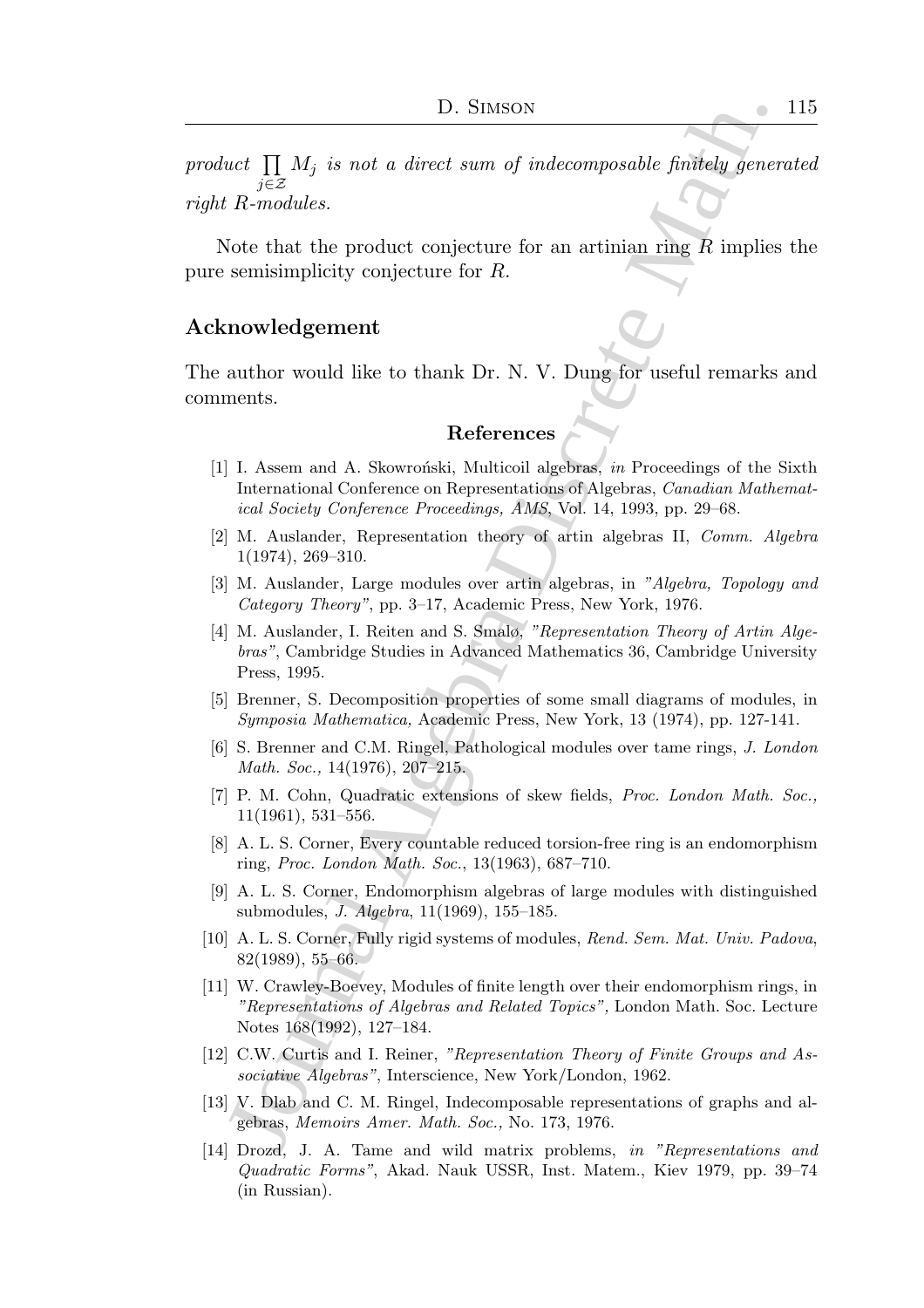- [15] N.V. Dung, Indecomposable decompositions of pure-injective modules, Comm. Algebra, 26(1998), 3709–3725.
- [16] N.V. Dung and P. F. Smith, On semi-artinian V-modules, J. Pure Appl. Algebra, 82(1992), 27–37.
- [17] P.C. Eklof, Modules with strange decomposition properties, in "Infinite Length Modules", Editors: H. Krause and C.M. Ringel, Trends in Mathematics, Birkäuser, Basel, 2000, pp. 75–87.
- [18] K. Fuller, On rings whose left modules are direct sums of finitely generated modules, Proc. Amer. Math. Soc., 54(1976), 39–44.
- [19] P. Gabriel, Indecomposable representations II, Symposia Mat. Inst. Naz. Alta Mat., 11(1973), 81–104.
- [20] J. L. Garcia and D. Simson, Structure theorems for pure semisimple Grothendieck locally PI-categories, Comm. Algebra, 30(2002), 1153–1197.
- [21] R. Göbel and D. Simson, Embeddings of Kronecker modules into the category of prinjective modules and the endomorphism ring problem, Colloq. Math., 75(1998), 213–244.
- [22] R. Göbel and D. Simson, Rigid families and endomorphism algebras of Kronecker modules, Israel J. Math., 110(1999), 293–315.
- [23] L. Gruson and C. U. Jensen, Dimensions cohomologiques reliées aux functeurs  $\lim_{i}^{(i)}$ , in Lecture Notes in Math. No. 867, Springer-Verlag, Berlin-Heidelberg-New York-Tokyo, 1980, pp. 234–294.
- [24] P.A. Guil Asensio and D. Simson, Indecomposable decompositions of pureinjective objects and the pure semisimplicity, J. Algebra, 244(2001), 478–491.
- [25] Han, Y. On wild radical square zero algebras, Science in China, 45(2002), 29–32.
- [26] D. G. Higman, Indecomposable representations at characteristic p, Duke Math. J., 21(1954), 377–381.
- [27] I. Herzog, A test for finite representation type, J. Pure Appl. Algebra, 95(1994), 151–182.
- [28] S. Kasjan, Minimal bipartite algebras of infinite prinjective type with prinpreprojective component, Colloq. Math., 76(1998), 295–317.
- LARGE INDECOMPOSABLE MODULES<br>
ug, Indecomposable decompositions of pure-injective modules,  $\hat{G}_{\text{PMRQ}}$ <br>
26(1999), 370–3725.<br>
16(1992), 27-37.<br>
16, Machines with strange decompositions of pure-injective modules,  $J$ . Pu [29] S. Kasjan and D. Simson, Varieties of poset representations and minimal posets of wild prinjective type, in Proceedings of the Sixth International Conference on Representations of Algebras, Canadian Mathematical Society Conference Proceedings, Vol. 14, 1993, pp. 245–284.
- [30] S. Kasjan and D. Simson, Fully wild prinjective type of posets and their quadratic forms, J. Algebra, 172(1995), 506–529.
- [31] J. Kosakowska and D. Simson, Posets of infinite prinjective type and embeddings of Kronecker modules into the category of prinjective peak I-spaces, Comm. Algebra, 28(2000), 151–181.
- [32] C. U. Jensen and H. Lenzing, "Model Theoretic Algebra With Particular Emphasis on Fields, Rings, Modules", Algebra, Logic and Applications, Vol. 2, Gordon & Breach Science Publishers, New York, 1989.
- [33] G. Köthe, Verallgemeinerte Abelsche Gruppen mit hyperkomplexen Operatorenring, Math. Z., 39(1934), 31–44.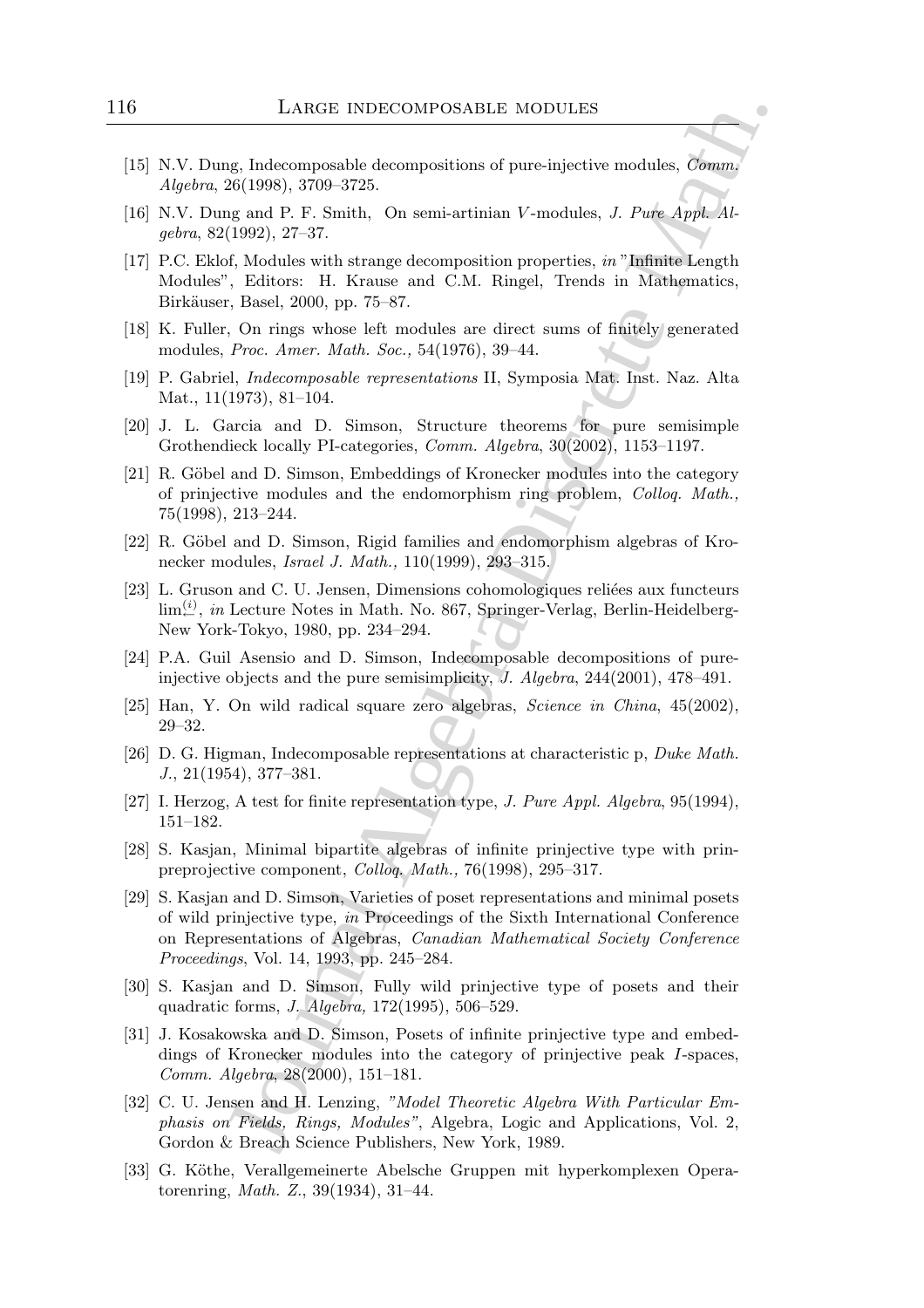- [34] H. Krause, Dualizing rings and a characterization of finite representation type, C. R. Acad. Sci. Paris, Série I, Math., 322(1996), 507–510.
- [35] F. Okoh, Direct sum decomposition of the product of preinjective modules over right pure semisimple hereditary rings, Comm. Algebra, 30(2002), 3037–3043.
- [36] C. M. Ringel, Representations of K-species and bimodules, J. Algebra 41(1976), 269–302.
- [37] C. M. Ringel, Kawada's theorem, Lecture Notes in Math., Vol. 874, Springer-Verlag, Berlin-Heidelberg-New York-Tokyo, 1981, pp. 431–447.
- [38] C. M. Ringel, "Tame Algebras and Integral Quadratic Forms", Lecture Notes in Math., Vol. 1099, Springer-Verlag, Berlin-Heidelberg-New York-Tokyo, 1984.
- [39] C. M. Ringel, Tame algebras are Wild, Algebra Colloq., 6(1999), 473–490.
- [40] C. M. Ringel and H. Tachikawa, QF-3 rings, J. Reine Angew. Math., 272(1975), 49–72.
- [41] S. Shelah, Kaplansky's test problems for R-modules, Israel J. Math., 74(1991), 91–127.
- [42] M. Schmidmeier, The local duality for homomorphisms and an application to pure semisimple PI-rings, Colloq. Math., 77(1998),121–132.
- [43] A. H. Schofield, "Representations of Rings over Skew Fields", London Math. Soc. Lecture Notes Series No.92, Cambridge University Press, 1985.
- [44] D. Simson, Functor categories in which every flat object is projective, Bull. Polon. Acad. Sci., Ser. Math., 22(1974), 375–380.
- [45] D. Simson, On pure global dimension of locally finitely presented Grothendieck categories, Fund. Math., 96(1977), 91–116.
- [46] D. Simson, Pure semisimple categories and rings of finite representation type, J. Algebra, 48(1977), 290-296; Corrigendum 67(1980), 254–256.
- [47] D. Simson, On pure semi-simple Grothendieck categories, I, Fund. Math., 100(1978), 211–222.
- [48] D. Simson, On pure semi-simple Grothendieck categories, II, Fund. Math., 110(1980), 107–116.
- [49] D. Simson, Partial Coxeter functors and right pure semisimple hereditary rings, J. Algebra, 71(1981), 195–218.
- 1D. St<br/>MSON<br>
1D. Krasas, Dualizing rings and a characterization of finite representation<br/> $C$ . R. And. St. Pers, Serie I, Math., 322<br/>(1996), 307-510. The Uniter semisimple hereditary rings,<br/> $Conv$ 10. Math. 202 [50] D. Simson, "Linear Representations of Partially Ordered Sets and Vector Space Categories", Algebra, Logic and Applications, Vol. 4, Gordon & Breach Science Publishers, Switzerland-Australia, 1992.
- [51] D. Simson, On representation types of module subcategories and orders, Bull. Pol. Acad. Sci., Math., 41(1993), 77–93.
- [52] D. Simson, Posets of finite prinjective type and a class of orders, J. Pure Appl. Algebra, 90(1993), 71–103.
- [53] D. Simson, On right pure semisimple hereditary rings and an Artin problem, J. Pure Appl. Algebra, 104(1995), 313–332.
- [54] D. Simson, An Artin problem for division ring extensions and the pure semisimplicity conjecture, I, Archiv für Math.,  $66(1996)$ , 114–122.
- [55] D. Simson, A class of potential counter-examples to the pure semisimplicity conjecture, in "Advances in Algebra and Model Theory", eds. M. Droste and R. Göbel, Algebra, Logic and Applications Series, Vol. 9, Gordon & Breach Science Publishers, Australia, 1997, pp. 345–373.